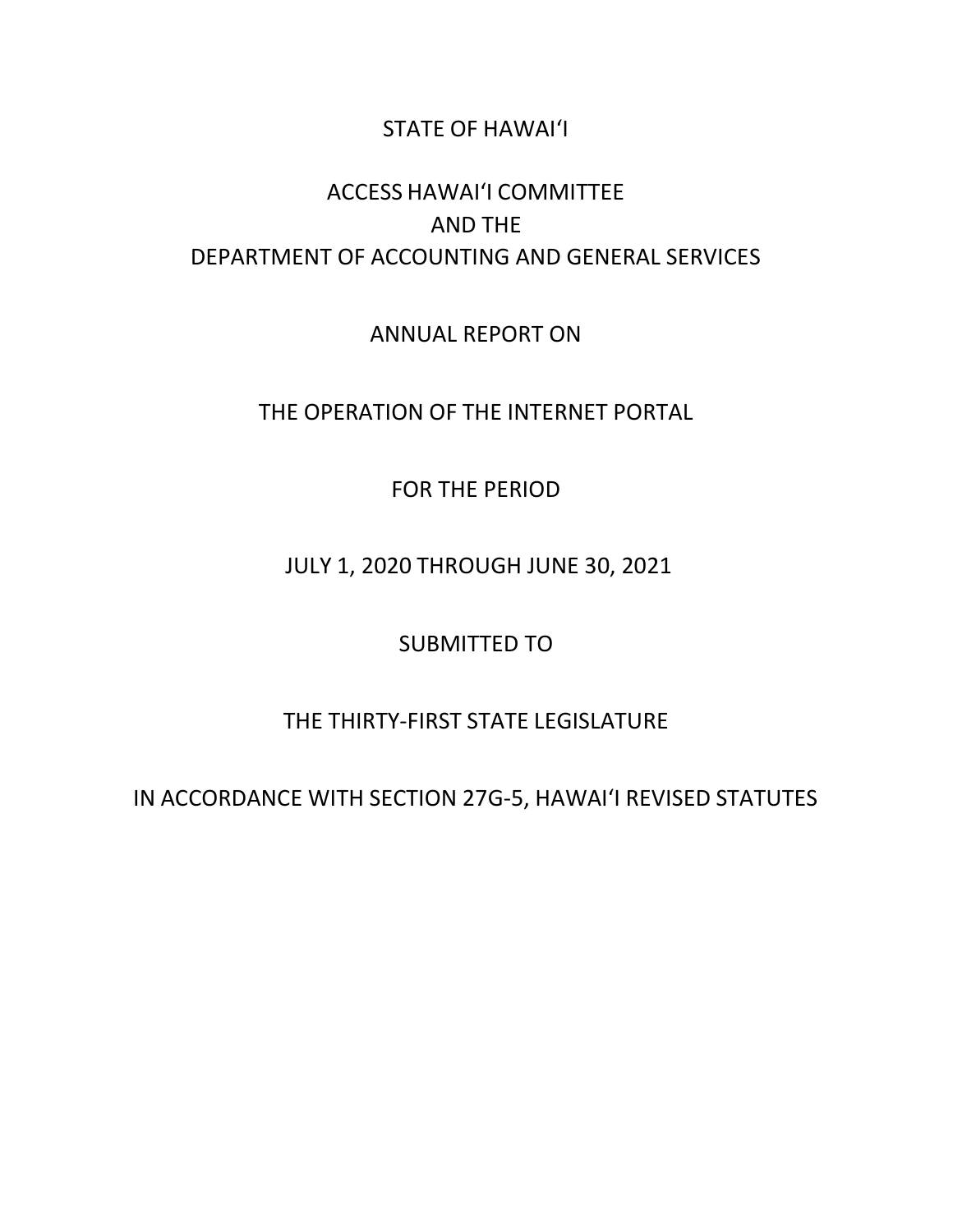# STATE OF HAWAI'I ACCESS HAWAI'I COMMITTEE AND THE DEPARTMENT OF ACCOUNTING AND GENERAL SERVICES ANNUAL REPORT ON THE OPERATION OF THE INTERNET PORTAL FOR THE PERIOD FROM JULY 1, 2020 THROUGH JUNE 30, 2021

#### **Introduction**

Pursuant to section 27G-5, Hawai'i Revised Statutes (HRS), the Access Hawai'i Committee (AHC) submits its annual report to the 2021 Legislature. This year's annual report contains a report by the portal manager/vendor, Hawaii Information Consortium, LLC dba NIC Hawaii (NIC Hawaii), reflecting work the vendor was authorized to perform by the AHC in conjunction with various State and County agencies.

#### Overview:

Chapter 27G, HRS, sets forth the duties of the AHC which include the following oversight functions of the State Internet Portal Program:

- 1) Review of the annual strategic plan and periodic reports on potential new applications and services submitted by the portal manager.
- 2) Review and approval of all charges to portal users.
- 3) Review and approval of service level agreements negotiated by government agencies with the portal manager.
- 4) Review of the annual financial reports and audit of the portal manager.
- 5) Review of the annual customer satisfaction surveys conducted by the portal manager.
- 6) Review of performance measures of the portal submitted as part of the service management plan for portal-wide indicators and application specific indicators.

The AHC was created by Act 292, SLH 2000 to exercise oversight of the portal manager. The AHC operated as an informal committee. Pursuant to Act 110, SLH 2003 (SB1334, HD1), Act 110 removed the sunset date scheduled on July 1, 2005. Due to the value of the oversight function, the Legislature enacted Act 172 SLH 2007 on June 13, 2007. Act 172 re-enacted the original law of Act 292, SLH 2000 that established the AHC.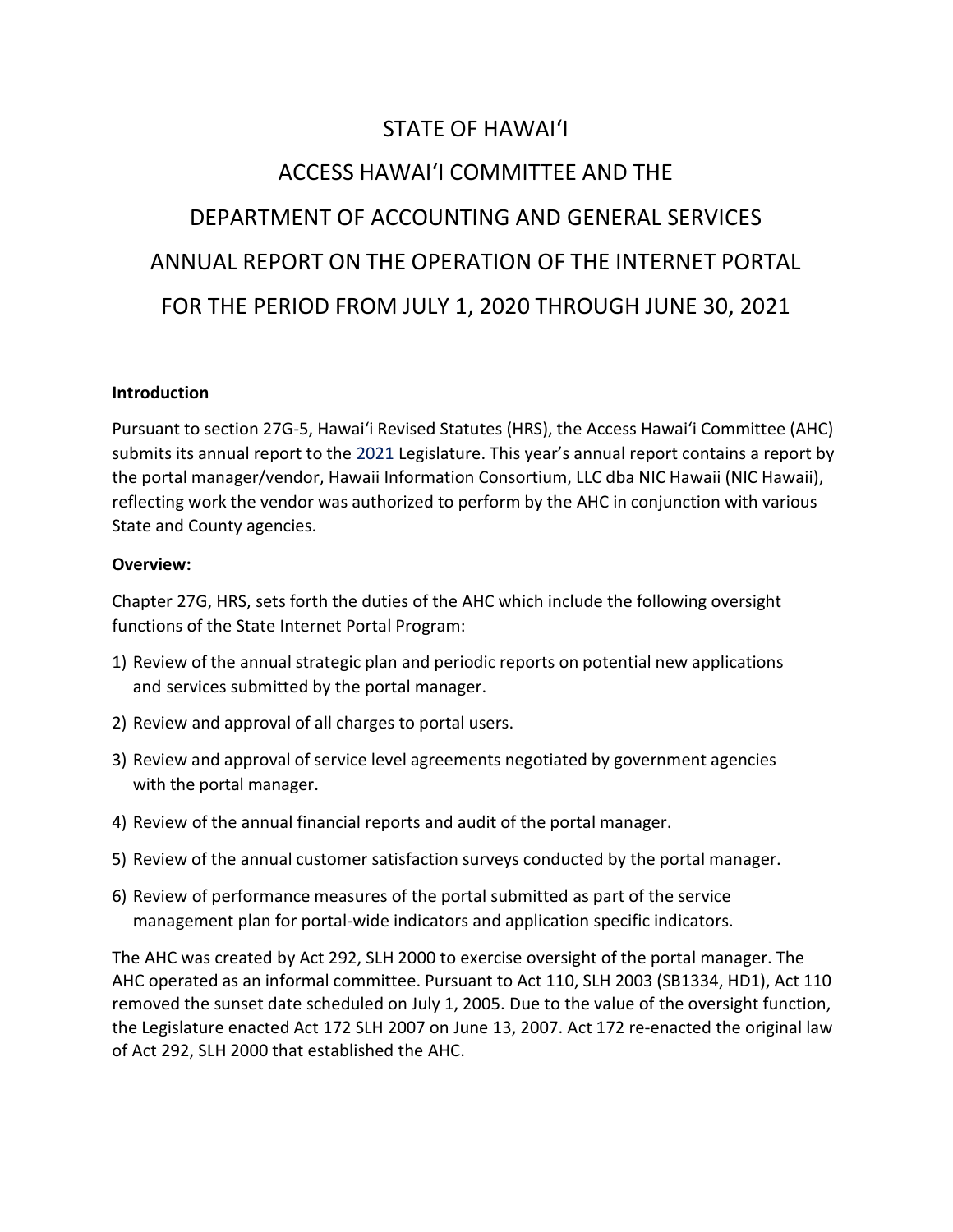Act 101, SLH (2010) amended Chapter 27G, HRS, and created the AHC Special Fund within the Information and Communication Services Division (ICSD) of the Department of Accounting and General Services (DAGS) to support the AHC.

In 2011, the Portal Program Manager position was created during the 2011 legislative session by Act 164 (SLH 2011) to assist the AHC with the legislative mandated oversight of the internet portal provider. The Portal Program Manager provides guidance to the AHC relating to strategies for online payment and processing, electronic document filing, internet initiatives, paperless initiatives, and web application development. The Portal Program Manager also monitors portal provider activities to ensure compliance with terms and conditions of the portal provider contract, reviews the portal provider's financial reports, evaluates new and existing Statements of Work, fee agreements, priorities, and Service Level Agreements being negotiated between government agencies and the portal provider. The Portal Program Manager collaborates with the portal provider and government agencies to promote egovernment and to increase on-line services that can be easily, conveniently, and securely accessed by the public.

In 2014, the Chief Information Officer of the State was added to the AHC membership and was designated as the chairperson of the committee. The Legislature passed SB100 SD1, which was enacted as Act 21 on April 19, 2014.

New online government services are continually being added through the portal program. State and County agencies and their employees working with NIC Hawaii have identified new online services and work hand-in-hand with NIC Hawaii through the planning, implementation, and operational phases for these services. As a result, government is more accessible to the public and is being provided with added convenience. Citizens can conduct business with government online from their homes, offices, and mobile devices during the State's business and nonbusiness hours.

The portal program's success has been achieved through the work of NIC Hawaii in conjunction with the AHC, the Office of Enterprise Technology Services (ETS), and the business and information technology teams of the State agencies, the Counties, and the Judiciary.

The portal program contract was awarded through competitive solicitation and effective January 2008 for the initial five-year period. Five contract extensions were approved by the AHC. The effective dates were January 4, 2013 for up to three years, January 4, 2016 for up to three years, January 4, 2019 for one year, January 4, 2020 for up to two years and January 4, 2022 for up to three additional years.

#### FY 2021 Activities

The following sections provide key issues and activities addressed by the AHC from July 1, 2020 through June 30, 2021.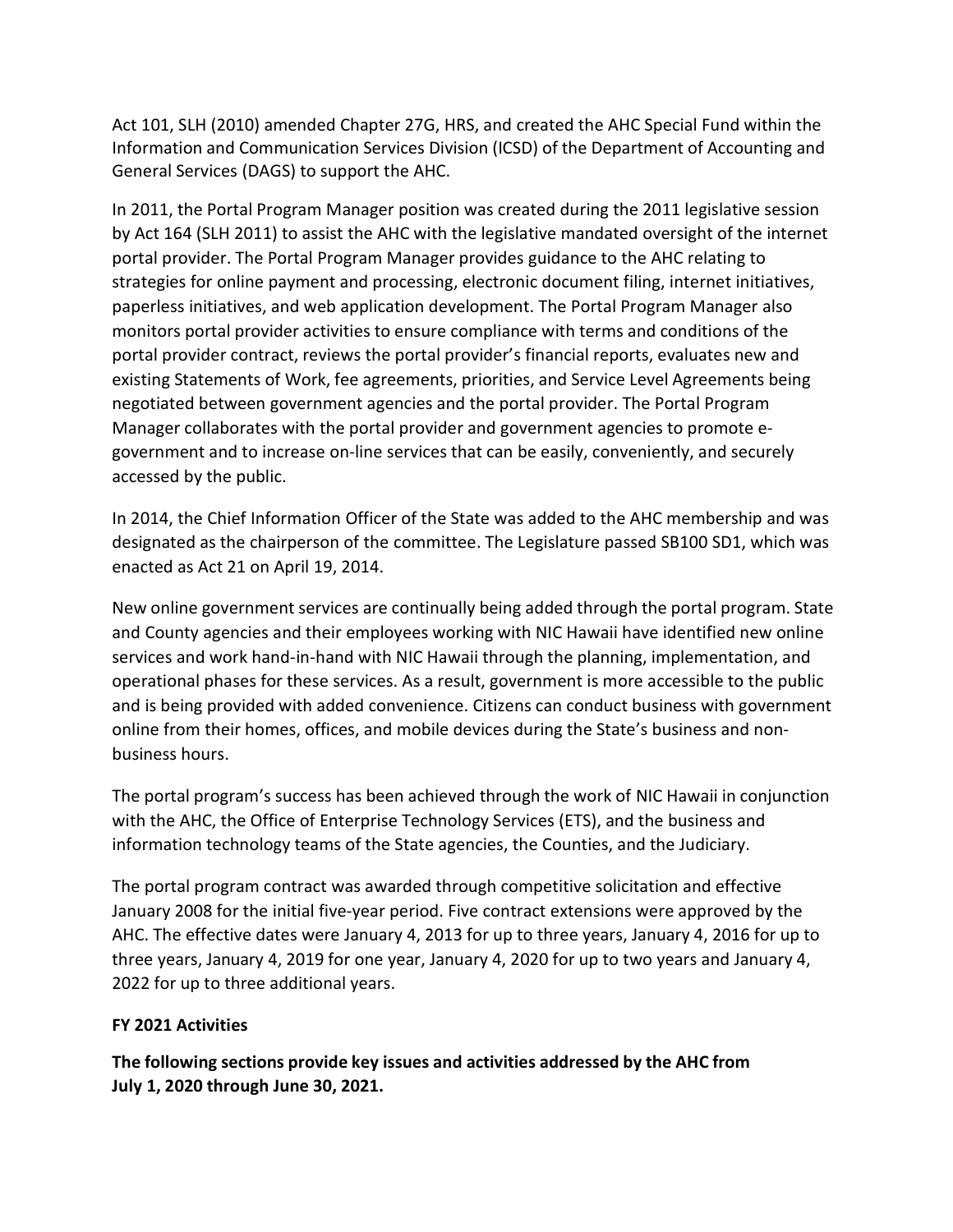#### Preparation for New Request for Proposals (RFP)

On March 1, 2018 the board agreed that to support the existing portal services while the RFP is in progress, the current contract that was to expire on January 3, 2019 was extended for one year to January 3, 2020. The extension was signed on July 1, 2018.

On June 21, 2019 the AHC agreed to support the procuring agency: SPO and the ETS CIO (Contract Administrator) to extend the contract up to two years, with a study to further support an RFP in the second year. The contract that was to expire on January 3, 2020 was signed to extend on November 14, 2019.

Modifications to the existing contract were made by ETS, SPO, and HIC in October 2019. The Supplemental Contract No. 5 to Contract RFP-08-011-SW, SPO Contract No. 08-13 was signed on November 14, 2019.

On December 3, 2020, AHC approved to support the procuring agency: SPO and the ETS CIO (Contract Administrator) to extend the contract for additional three years, to further support the continuing plan to release a new RFP. The contract that was to expire on January 3, 2022 was signed to extend on November 4, 2021.

Modifications to the existing contract were made by ETS, SPO, and HIC (dba of NIC) in October 2021. The Supplemental Contract No. 7 to Contract RFP-08-011-SW, SPO Contract No. 08-13 was signed on November 4, 2021.

#### Migration of NIC Services to Amazon Web Services (AWS)

Over 120 NIC Hawaii services were originally targeted to be migrated to AWS. This plan was a very large endeavor with few delays due to COVID-19 and other project priorities. Moving each service was a linear progression and involved testing and migrating each application including reports, and ensuring any external integrations would remain intact, then verifying services were successfully migrated. Ninety six percent (96%) of the services are currently migrated to AWS.

#### Accolades:

The State portal program earned one award in 2021:

- $\triangleright$  Hawaii Legislative Reference Bureau (LRB)
	- Web Marketing Association Award -Outstanding Website

#### 2021 Annual Report by NIC Hawaii

A comprehensive progress report by NIC Hawaii regarding the activities and expenses of the portal program is provided on the subsequent pages.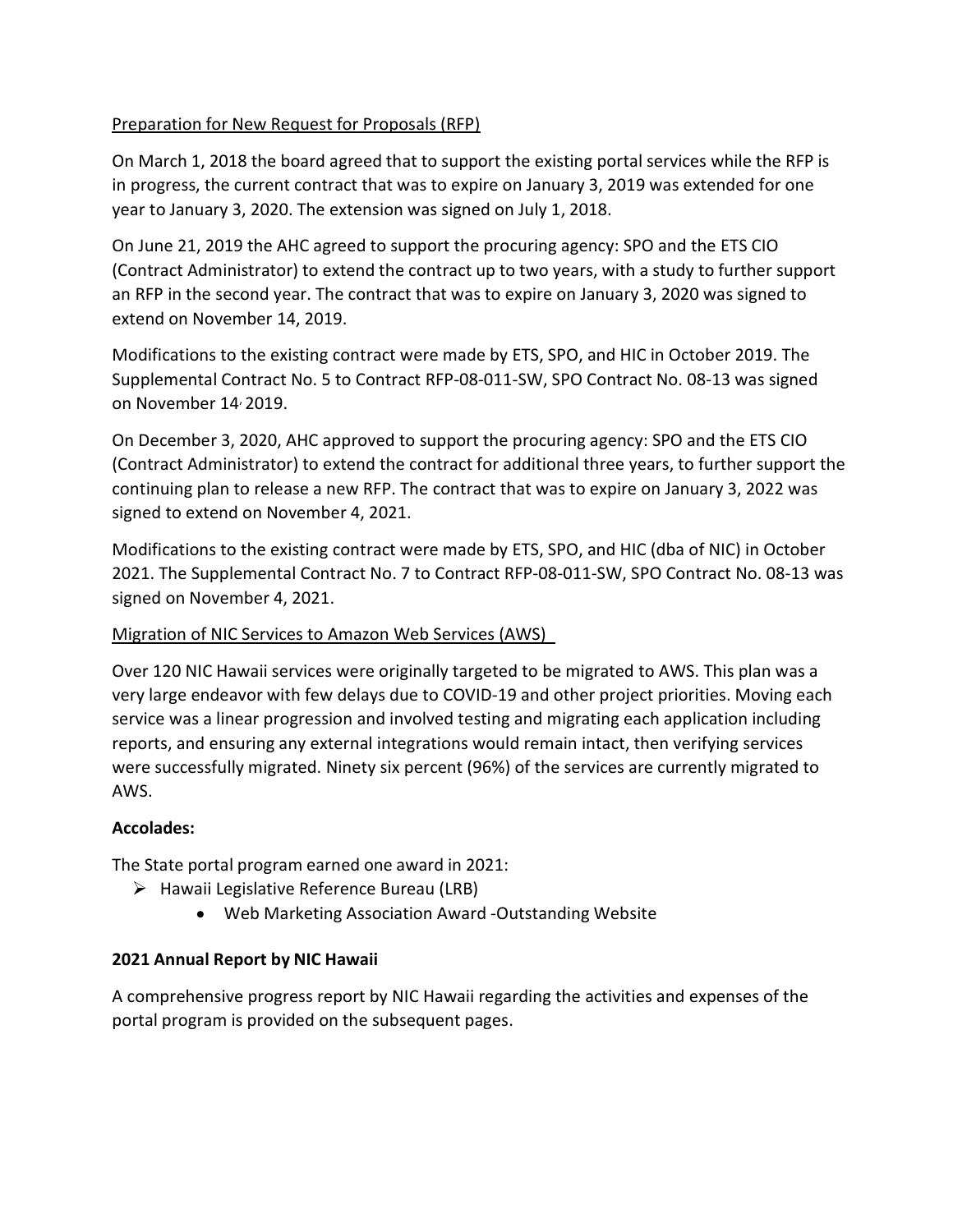# NIC Hawaii Annual Report Fiscal Year 2021

July 1, 2020 - June 30, 2021



NIC Hawaii City Financial Tower 201 Merchant Street, Suite 1805 Honolulu, HI 96813

Burt Ramos General Manager 808-695-4616 bramos@egov.com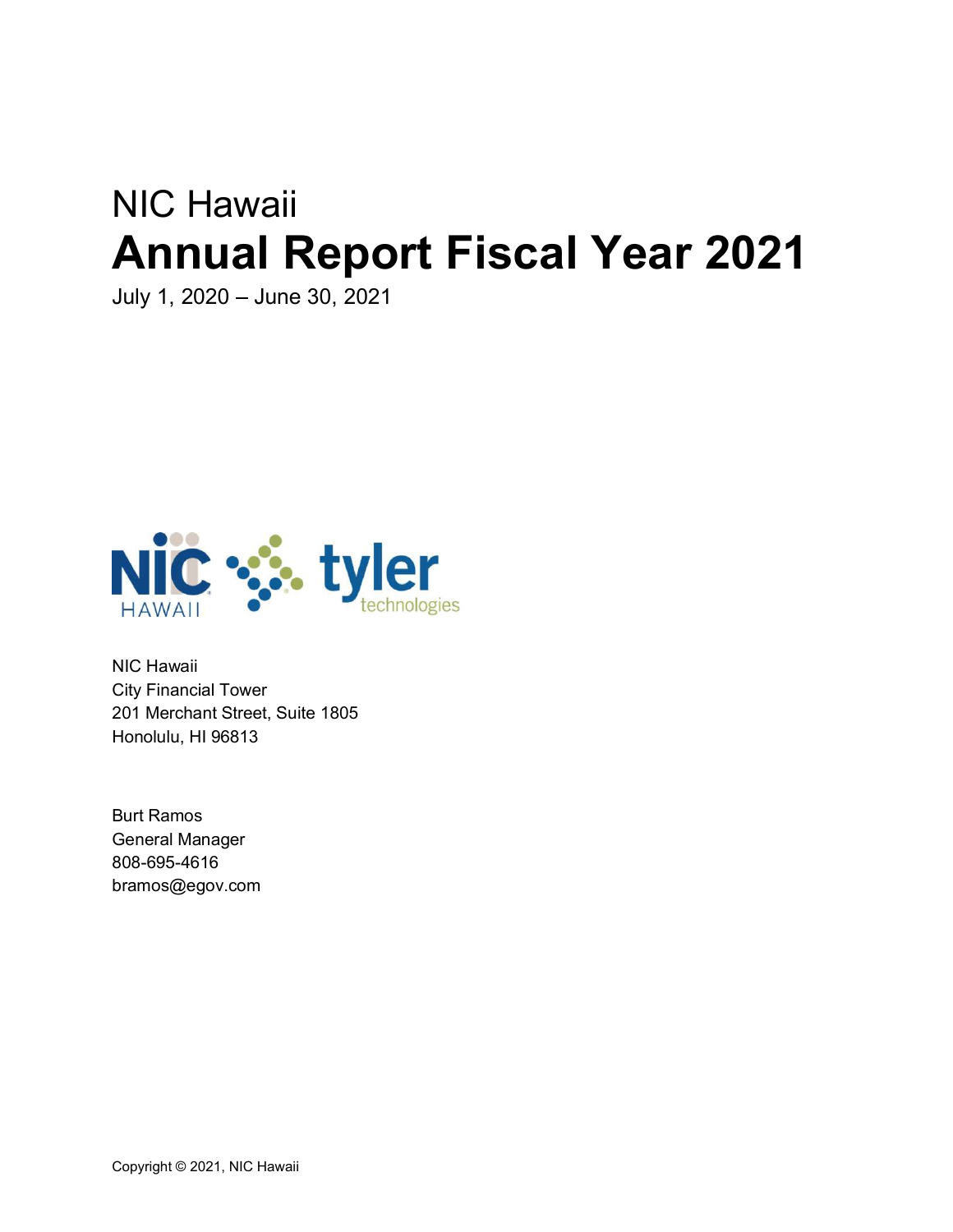# **Table of Contents**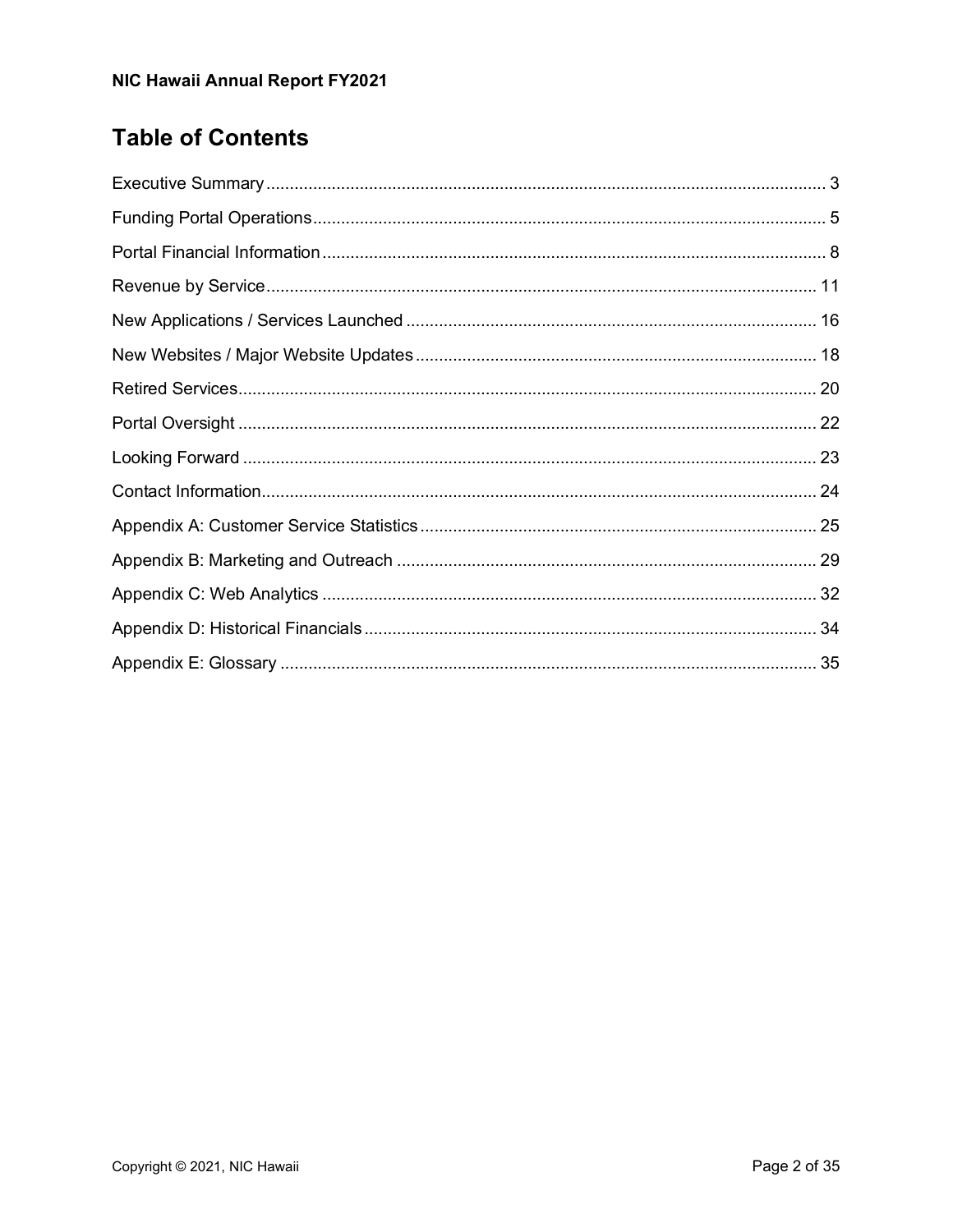### Executive Summary

The eHawaii.gov digital government program continues to evolve amidst the short and longterm uncertainty of COVID. As the State of Hawaii and the Counties shuffle priorities, reassess tactical and strategic goals and look for quick wins, the constituents expect more from government services.

Our 21-year partnership enables us to provide cost effective and time sensitive technology solutions to our government partners and the public. With many unknowns on the horizon, the importance and acceleration of digital government cannot be ignored or delayed. The ups and downs of the past twelve months have shown that Hawaii government can, and should, provide more electronic services to the community.

Today, Hawaii continues as a leader in access to digital government services in the areas of business registration, vital records access, electronic procurement, licensing & permitting, and website design and accessibility.

In April 2021, our parent company, NIC Inc, was acquired by Tyler Technologies, Inc. With Tyler's broad client base and fully developed software platforms for government services, this partnership can greatly benefit many of the State and County agencies in Hawaii.

NIC Hawaii also continues to broaden our portfolio of services including the introduction to our Payment Platform solution. Payment Platform allows agencies to upload billing files and retrieve payment files on demand, enabling a more streamlined process workflow. Invoices are presented to constituents to pay online easily any time of day. The platform also features a shopping cart to pay for multiple invoices simultaneously. More agencies will continue to take advantage of this rapid implementation of billing services in the near term.

Fiscal Year (FY) 2021 brought a number of upgrades to existing services and websites. The eHawaii.gov portal website, County of Kauai Sewer Payments, Hawaii Compliance Express, and the Hawaii State Public Meetings Calendar were all redesigned with modern features and more streamlined navigation.

The eHawaii.gov portal program launched 16 new services, websites, and major application updates in FY2021 and currently provides 148 online services. The breakdown of program services by department is provided in Table 1 below. The Department of Land and Natural Resources (DLNR) and Department of Commerce and Consumer Affairs (DCCA) leverage the portal most effectively with 24 and 16 services, respectively. A number of agencies have expanded services to the public consistently in recent years, and we hope that more departments and divisions will do so in the coming years.

The information in this report covers the time period from July 1, 2020 to June 30, 2021.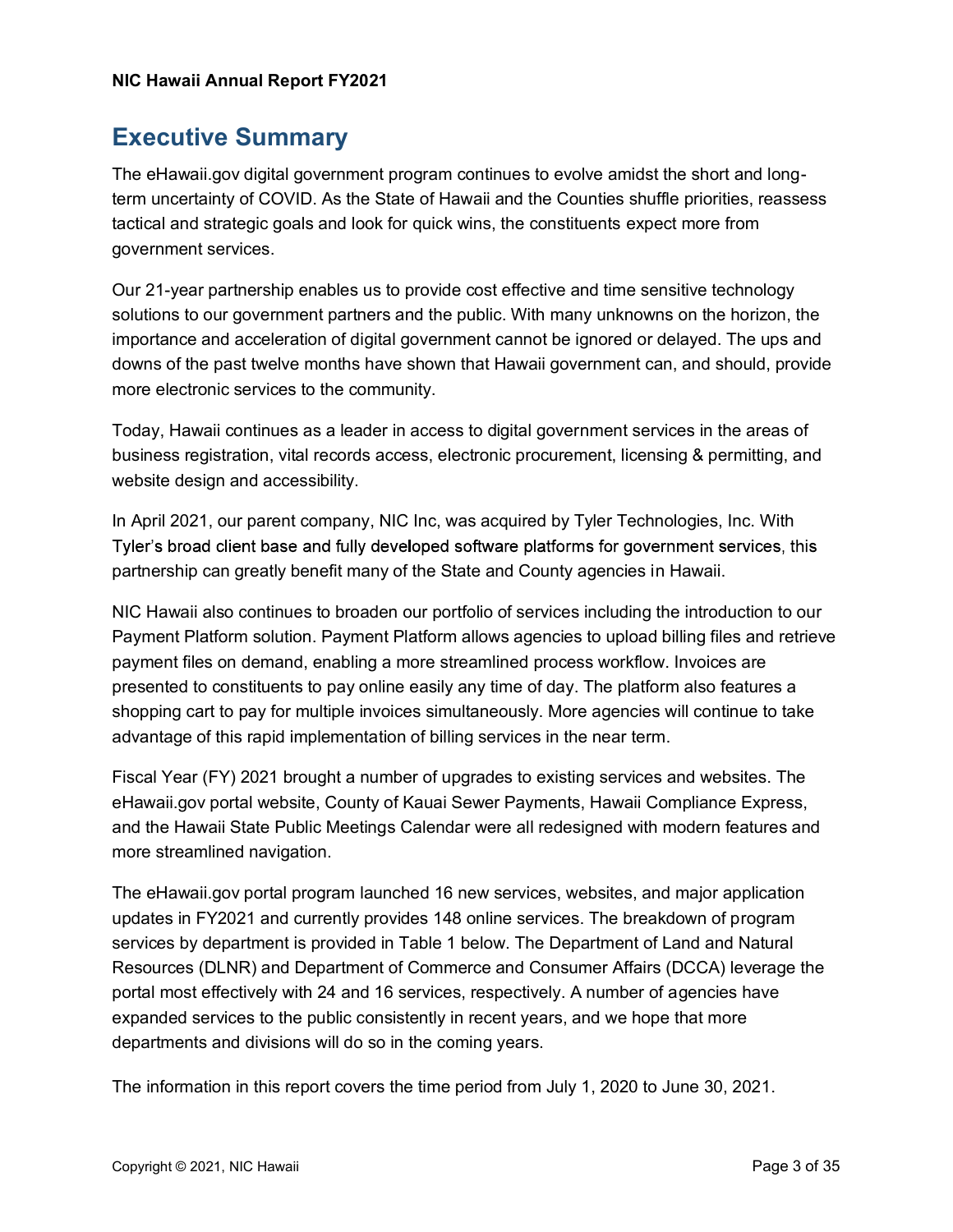#### Table 1: Services by Department

| <b>Department</b>                                              | Services*      |
|----------------------------------------------------------------|----------------|
| Department of Land and Natural Resources (DLNR)                | 24             |
| Department of Commerce and Consumer Affairs (DCCA)             | 16             |
| NIC Hawaii (NIC HI) Enterprise Applications and Other**        | 14             |
| Department of Health (DOH)                                     | 13             |
| Department of Attorney General (AG)                            | 11             |
| Judiciary (JUD)                                                | 10             |
| Department of Business, Economic Development & Tourism (DBEDT) | 9              |
| County of Hawaii (Hawaii)                                      | 9              |
| Department of Accounting and General Services (DAGS)           | 8              |
| Department of Budget and Finance (B&F)                         | 6              |
| City and County of Honolulu (CCHNL)                            | 5              |
| Department of Labor and Industrial Relations (DLIR)            | 5              |
| County of Kauai (Kauai)                                        | 5              |
| Department of Taxation (DOTAX)                                 | $\overline{2}$ |
| Office of the Governor (GOV)                                   | $\overline{2}$ |
| Enterprise Technology Services (ETS)                           | 1              |
| Office of the Lieutenant Governor (LG)                         | 1              |
| County of Maui (Maui)                                          | 1              |
| Department of Defense (DOD)                                    | 1              |
| Department of Education (DOE)                                  | 1              |
| Department of Public Safety (DPS)                              | 1              |
| Department of Transportation (DOT)                             | 1              |
| Hawaii State Public Library (HSPLS)                            | 1              |
| Legislative Reference Bureau (LRB)                             | 1              |
| <b>Grand Total</b>                                             | 148            |

\*Services include online applications and WordPress websites

\*\*This includes services such as our eHawaii.gov single sign-on service, payment processing service, the portal website, the Access Hawaii Committee website, and others.

Throughout FY2021, NIC Hawaii's customer service team provided over 7,000 hours to Hawaii citizens, businesses, visitors, and State and County agencies. Averaging approximately 5,600 interactions each month, the team handled inquiries and questions via phone, online chat, and email.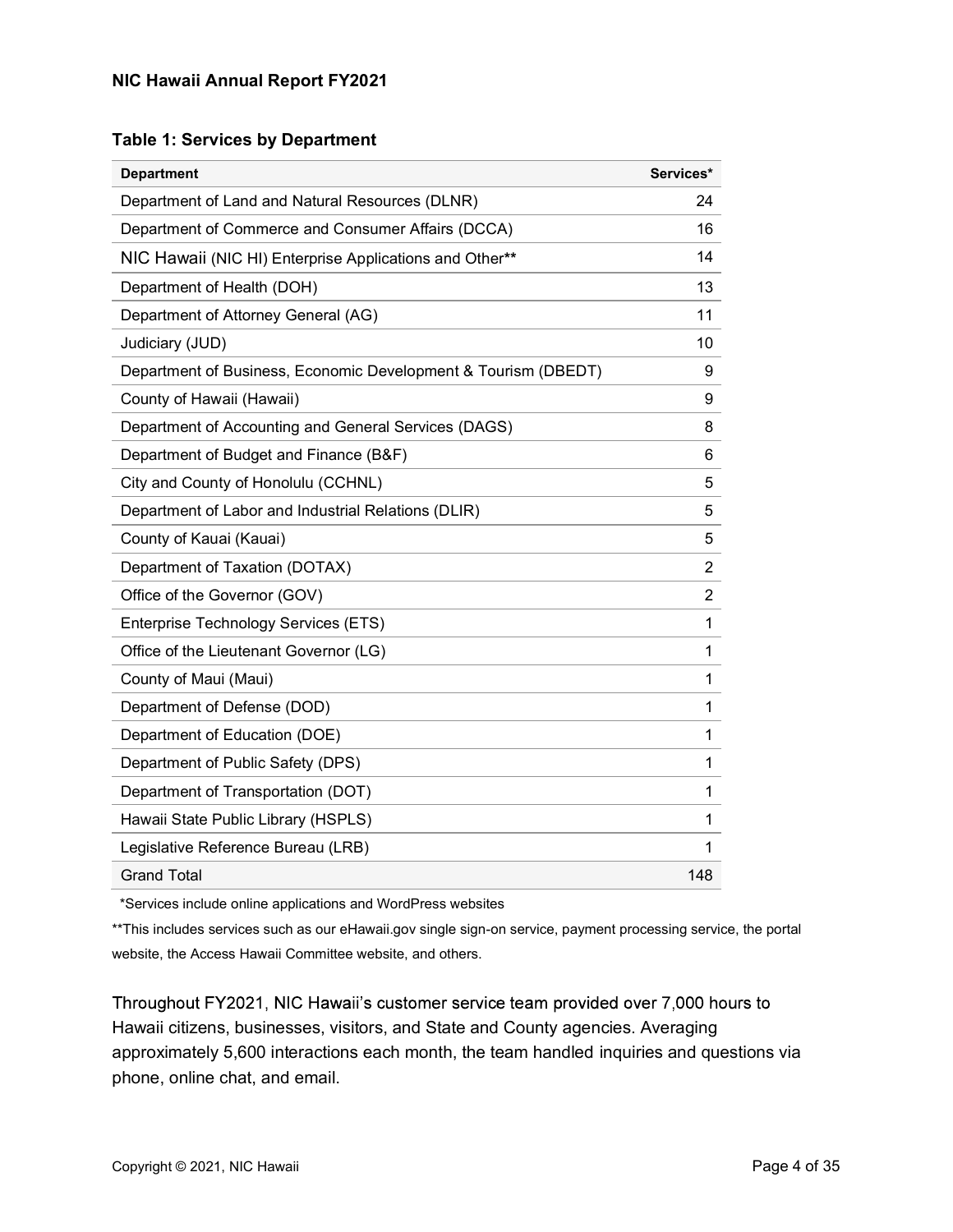In addition to service upgrades, new services, and providing superior customer service and financial services, NIC Hawaii also embarked on major technology upgrades in FY2021. We collaborated closely with the Office of Enterprise Technology Services (ETS) to execute a plan to migrate the NIC infrastructure, including over 120 services, to Amazon Web Services.

We continue to work closely with our oversight committee, the Access Hawaii Committee (AHC) and the Portal Program Manager (PPM). Detailed weekly status meetings between NIC Hawaii and the PPM help keep the portal program moving forward to bring efficient and innovative digital government to the people of the State of Hawaii.

In December 2020, the Access Hawaii Committee approved a three-year extension of the portal contract for the period of January 4, 2022 to January 3, 2025. We look forward to strengthening our partnership with the State and County agencies.

# Funding Portal Operations

### Transaction Funded Model (Self-Funded)

When a State or County agency works with NIC Hawaii to develop a new service using the transaction funded model, there is no upfront cost for development. NIC Hawaii and the agencies collaborate to come up with sustainable solutions. NIC Hawaii absorbs the risk and cost of developing the service in return for future revenue over the lifecycle of the service to recover costs and maintain and support the service.

NIC Hawaii generates revenue through service fees that are added on to the online services we build. These fees can be passed to the fee payer or absorbed in part or whole by the agency. Sometimes our services make an existing paper form available online. Other times we come up with innovative solutions that never existed before, such as Hawaii Compliance Express, which integrates a process involving multiple State agencies into one online solution. The idea of eGovernment is not simply to make existing procedures have electronic analogs. We work with the agency to find ways to streamline existing processes, making the whole system more efficient.

NIC Hawaii maintains each of the services we develop over the lifecycle of that service. This means the agencies pay no fees for software licensing, operating system upgrades, and security scans. NIC Hawaii staffs a full team of customer service representatives and takes calls, emails, and instant messages at no cost to the agencies for services funded under the self-funded model. Finally, NIC Hawaii provides outreach support for our services, assisting with education, training, and marketing efforts to drive awareness and adoption of the services. You may have seen examples like the annual report postcards (DCCA Business Registration), email reminders (Hawaii eProcurement System, Kauai Real Property Tax Payments), videos, training, community meetings, industry meetings, posters, and business cards.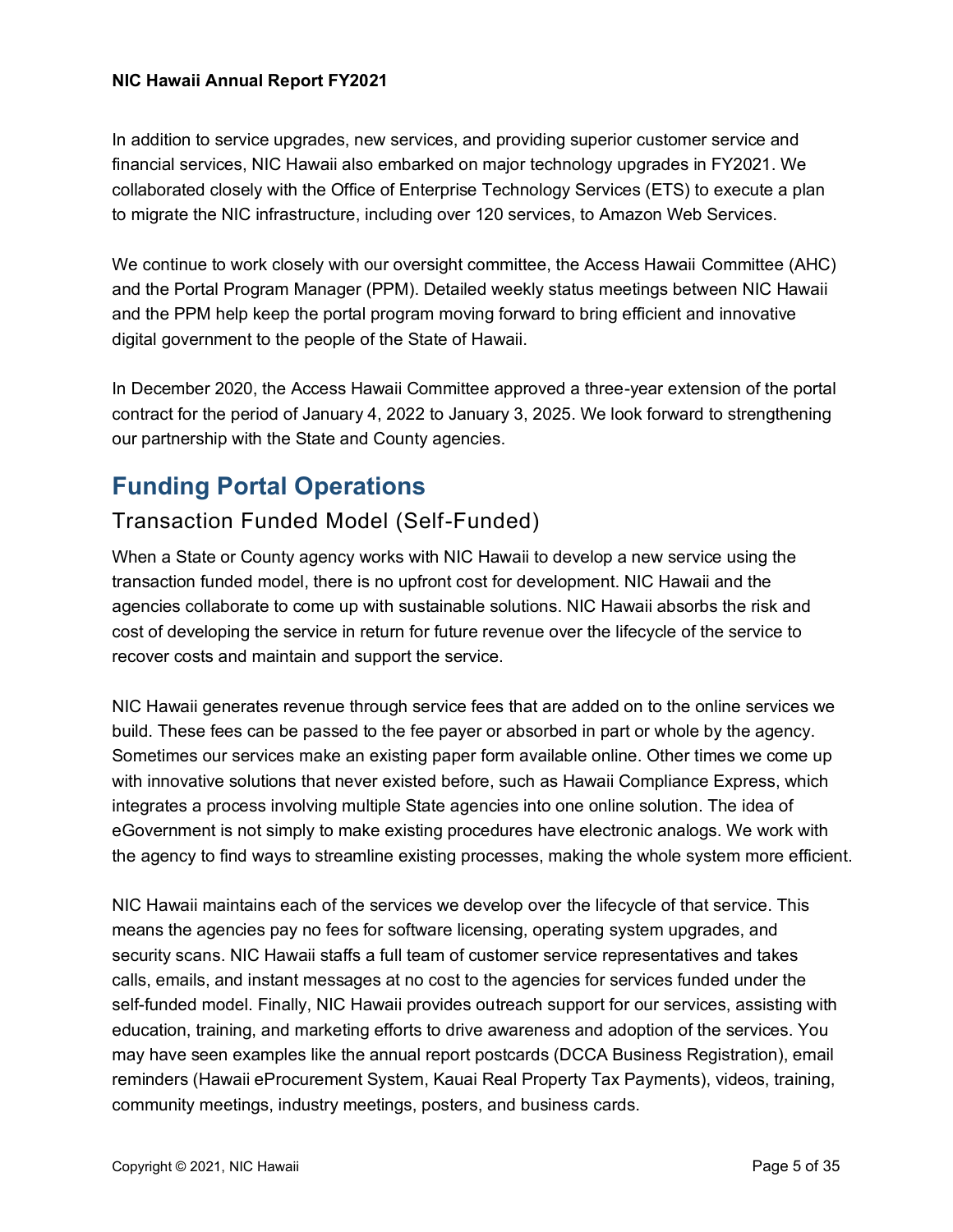The transaction funded model is a flexible funding model that works for government, businesses, and citizens in the following manner:

- 1. Modest efficiency or transaction fees are applied to a limited number of services, which cover the cost of building, maintaining, and expanding the entire digital government platform at no cost to government.
- 2. Transaction fees create a sustainable funding stream to support long-term digital government growth.
- 3. Funding from this small number of fee services supports enterprise-wide digital government expansion. With this funding source established, many digital government services are then provided at no cost, or significantly reduced cost, to users.
- 4. The ongoing funding source is reinvested in building more new services. Reinvestment examples include collaborative efforts to propose and build new self-funded and discounted/no cost systems, maintain and upgrade existing services, meet security and compliance requirements, and participate in conversations with the community, policy makers, and agency directors.
- 5. NIC Hawaii is paid only when digital government services are used, so a strong natural incentive exists to build, deploy and market services that the community wants and needs.
- 6. Strong central government sets the digital government strategy, establishes priorities, sets efficiency fees, and maintains data control.

### Time and Materials

When transaction fees are not feasible, NIC Hawaii can still offer services with our contract hourly development rates. In most cases, this funding model is used when an agency wants to develop an online service that has an existing funding model (i.e. federal grants) or the service doesn't generate any revenue but requires significant development and maintenance. The Department of Land and Natural Resources, Department of Labor and Industrial Relations, and Department of the Attorney General are some of the agencies who have leveraged this funding model.

### Hybrid Funding Model

A hybrid approach is using both the transaction funded and time and materials models together. There are development costs, however, they are discounted as there is also a transaction funded component to the application. This may be used when there are transactions, but the volume may not be enough to cover the entire costs of developing or maintaining the service.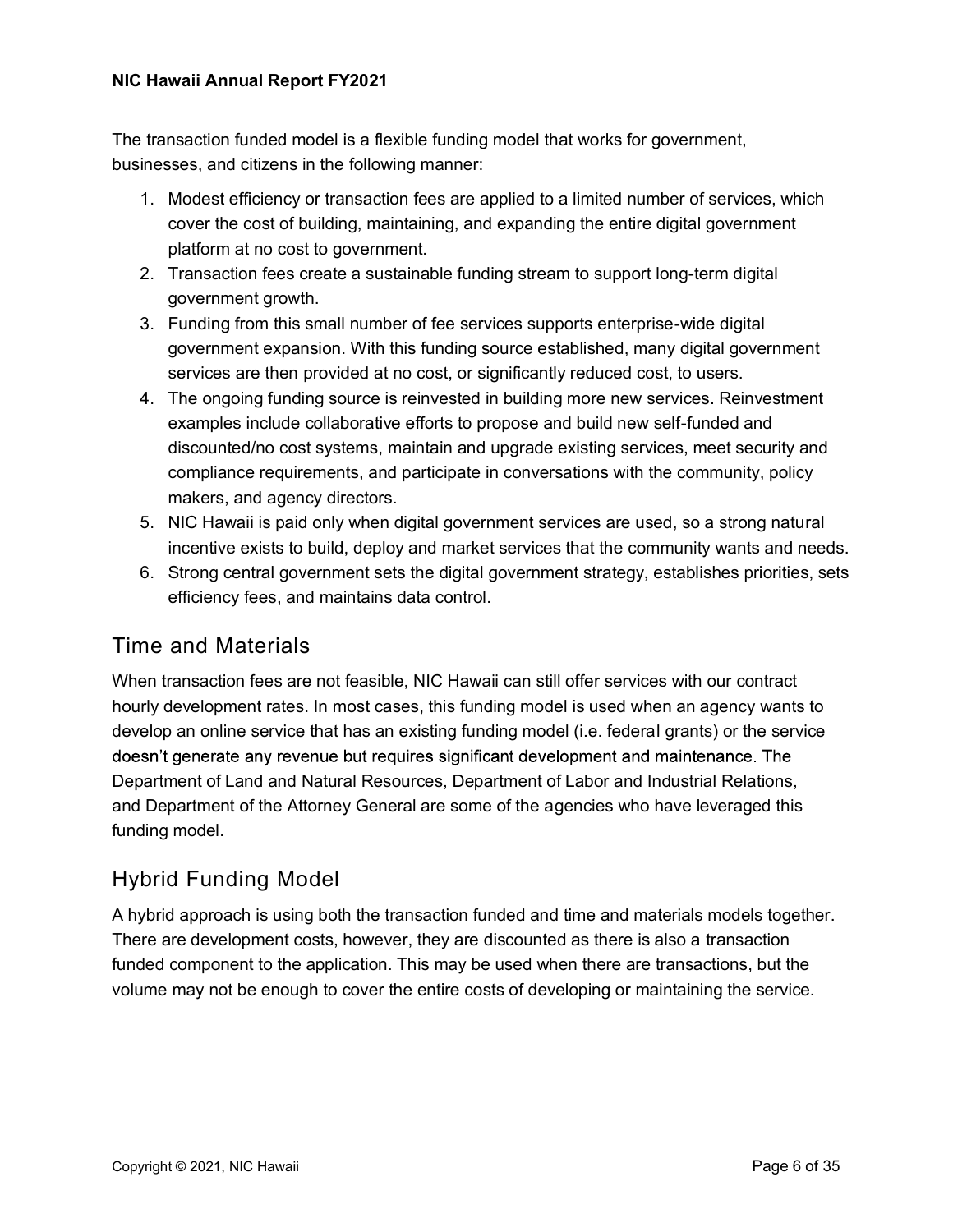### Hosting

Some agencies leverage our hosting services for website hosting or NIC Hawaii developed web applications that have no revenue base. In certain scenarios, an agency may already have an application developed that only needs hosting service to continue providing service to the public.

### No Cost Projects

NIC Hawaii also develops some applications entirely at no cost where appropriate. Most of these applications have no way to generate revenue. NIC Hawaii recovers its costs for development, deployment, hosting, and maintenance through portal administration fees from other self-funded services.

The Access Hawaii Committee collaborates with NIC Hawaii in determining which services will be provided at no cost to the State or County agency. These types of applications generally have a high public value or dramatically enhance public safety. Some examples include: Hawaii sex offender search, unclaimed property search, and the state calendar for posting public meeting and events. Below is a list of the 24 no cost services provided by NIC Hawaii:

- Access Hawaii Committee AHC website
- Access Hawaii Committee Document Repository
- AG CSEA Child Support Account Information System
- AG HCJDC Covered Offenders Search
- Budget and Finance Unclaimed Property Search
- City and County of Honolulu Work Hawaii Division Youth Build Website
- DAGS OIP State Calendar
- DCCA BREG Agent Search
- DCCA INS Insurance Continuing Education Information
- DCCA INS Insurance License Search
- DCCA INS License CE Verification
- DCCA INS Self-Service Portal
- GOV Boards & Commissions Online Application
- Hawaii.gov State portal website
- Judiciary eBench Warrants
- Judiciary Policy & Planning Judge Evaluations
- Judiciary Volunteers in Public Service
- NIC Hawaii CXsuite
- NIC Hawaii Driver Record Correction Request
- NIC Hawaii Invoicing System
- NIC Hawaii Kala Payment Module
- NIC Hawaii Kala Refund Module
- NIC Hawaii (Lala) Single Sign-On Service
- NIC Hawaii Payment Platform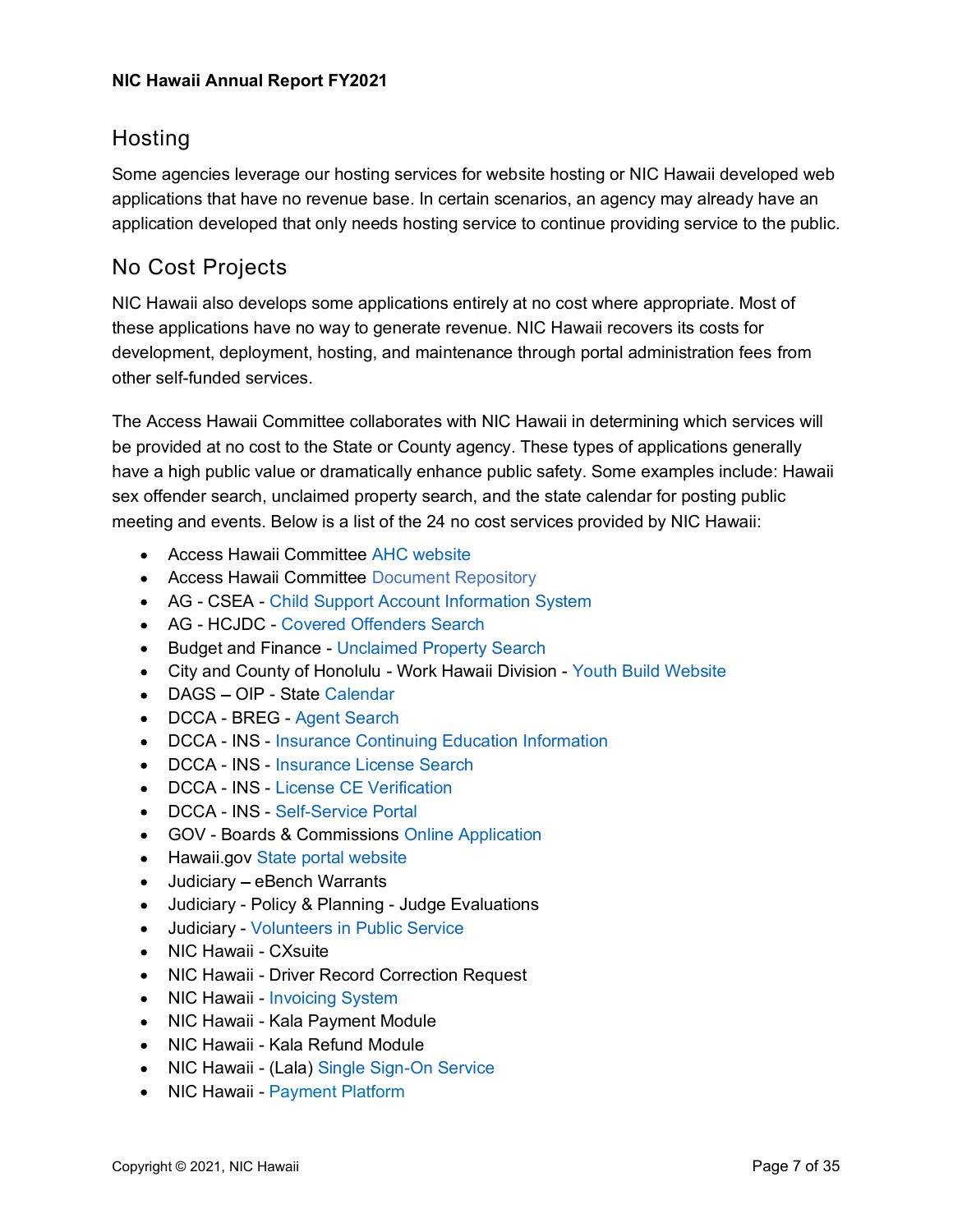The vast majority of the portal's funding is from transaction funded applications. Without that base of resources, the portal would not be able to offer these no cost services and some discounted services to the State and County agencies and citizens.

## Portal Financial Information

### Overview of Revenue

NIC Hawaii submits its audited financials to the Access Hawaii Committee each year and submits an annual report to the Hawaii State Legislature regarding the services that the portal provides to our agencies. The portal manages over 70 services that feature online payments. We refer to services that include a payment system as "transactional services". Transactional services are typically self-funded, in whole or part.

In fiscal year 2021, the portal collected \$311,679,983 and disbursed \$301,242,326 to the State and County agencies. NIC Hawaii portal revenue was \$10,437,657 in FY2021 and expenses were at \$9,209,155 resulting in an operating income of \$1,228,502.

Table 2: Financial Summary by Fiscal Year (FY2021 - Unaudited)\*

| Year     | <b>Funds</b><br><b>Collected</b> | Disbursed to<br>Agency | <b>NIC Hawaii</b><br><b>Portal</b><br>Revenue | Cost of<br><b>Portal</b><br><b>Revenues</b> | Operating<br>Income | Less<br><b>Income Tax</b><br><b>Expense</b> | <b>Net</b><br><b>Income</b> |
|----------|----------------------------------|------------------------|-----------------------------------------------|---------------------------------------------|---------------------|---------------------------------------------|-----------------------------|
| **FY2021 | \$311,679,983                    | \$301,242,326          | \$10.437.657                                  | \$9,209,155                                 | \$1.228.502         | \$254.561                                   | \$973,941                   |

\* Please see Appendix D: Glossary for a more detailed explanation of the column headings.

\*\* Please note that all financial numbers in FY2021 include one project with the Department of Health that was completed outside of the Portal Contract totaling \$150 in NIC Hawaii revenue.

Funds Collected \$311.6M

Collected in FY2021

# Percentage of Funds Disbursed 96.7%

Percentage of Collected Funds Disbursed to Agencies

Funds Disbursed \$301.2M Disbursed to Agencies in FY2021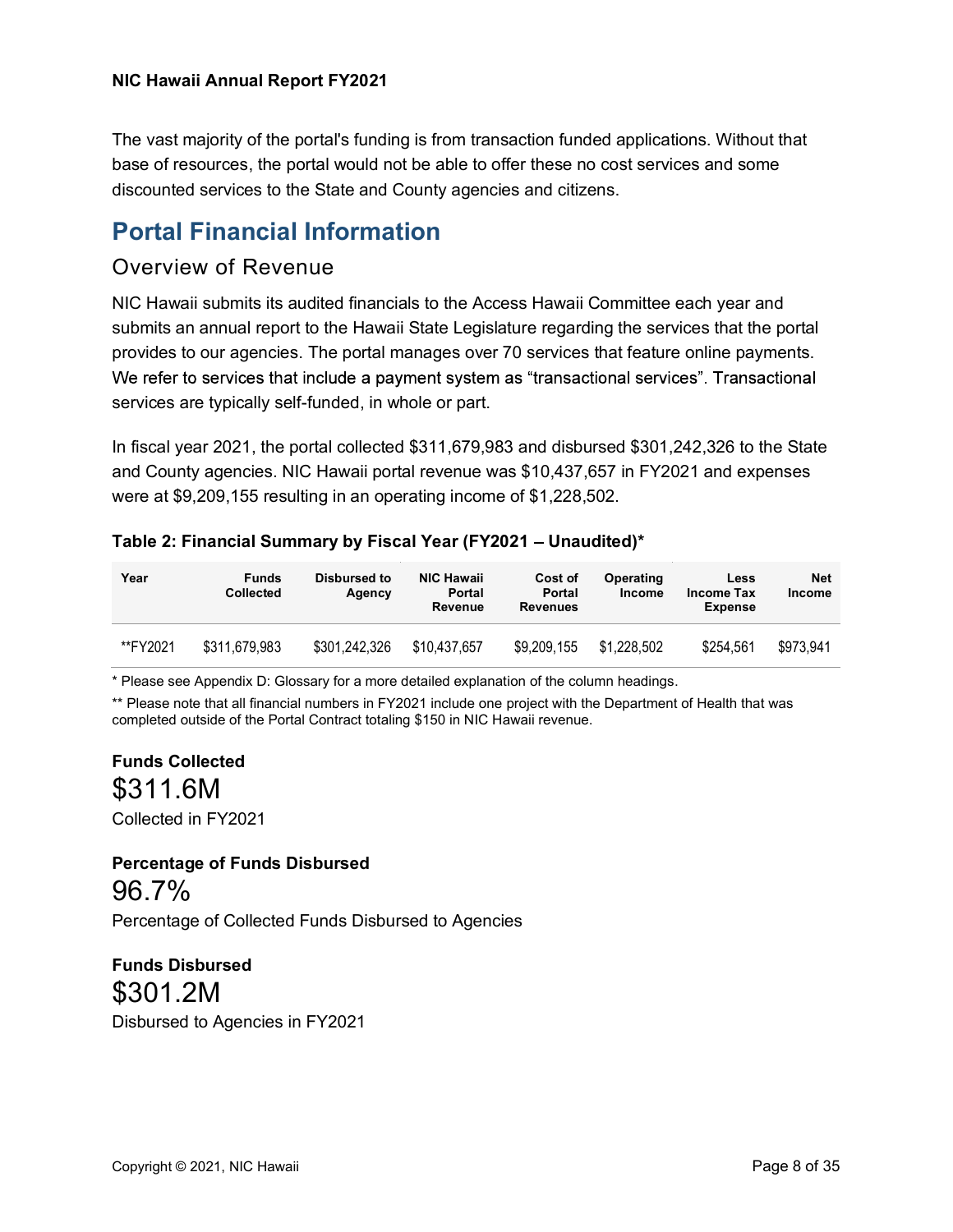### **Solution**

The portal uses a standard payment processing system called Kala, which processes credit and debit card payments, e-checks (ACH Debit), paper checks and invoices. Kala can process payments via multiple means: online, at a kiosk, via a mobile device or at the point of sale.

NIC Hawaii can disburse funds based on each agency's needs, electronically or manually, on a daily, weekly, semi-monthly or monthly basis and provide detailed reporting.

### Sources

The portal receives three types of revenue to support its operations: transactional, time and materials and hosting.

- Transactional revenue is collected for services that charge a portal administration fee on each transaction. Self-funding depends primarily on transactional revenue.
- Time and materials revenue is collected for projects that cannot justify a transaction fee, for example, services that do not involve a financial transaction or that serve a population too small to sustain self-funding. In most cases these projects benefit from the portal's significantly discounted hourly rates and take advantage of our existing services and infrastructure.
- Hosting revenue is collected for hosting websites or services that are not supported by transactions; it accounts for less than 1% of the portal's overall revenue. In some cases, a hybrid approach may be applied; a service that cannot pay for itself is funded partly by time and materials while hosting and maintenance is supported by transactional revenue.

### Payments Made to the Portal

Prior to earning a single dollar of revenue, NIC Hawaii assumes all upfront investment risk of (1) implementing the hardware, software, and hosting infrastructure and (2) building and operating the online State or County agency services. The majority of services managed by NIC Hawaii are funded by end user (business, citizens, and visitors) efficiency fees on a per-transaction basis, where the user pays for the service. With other services, NIC Hawaii's fees are paid by the agency (State and Counties). In typical situations, the agency receives more value or avoids more cost than the amount of the per-transaction fee it pays to NIC Hawaii. In both of these situations, those who benefit most from the services pay for them. Revenues and expenses are reported bi-monthly to the Access Hawaii Committee.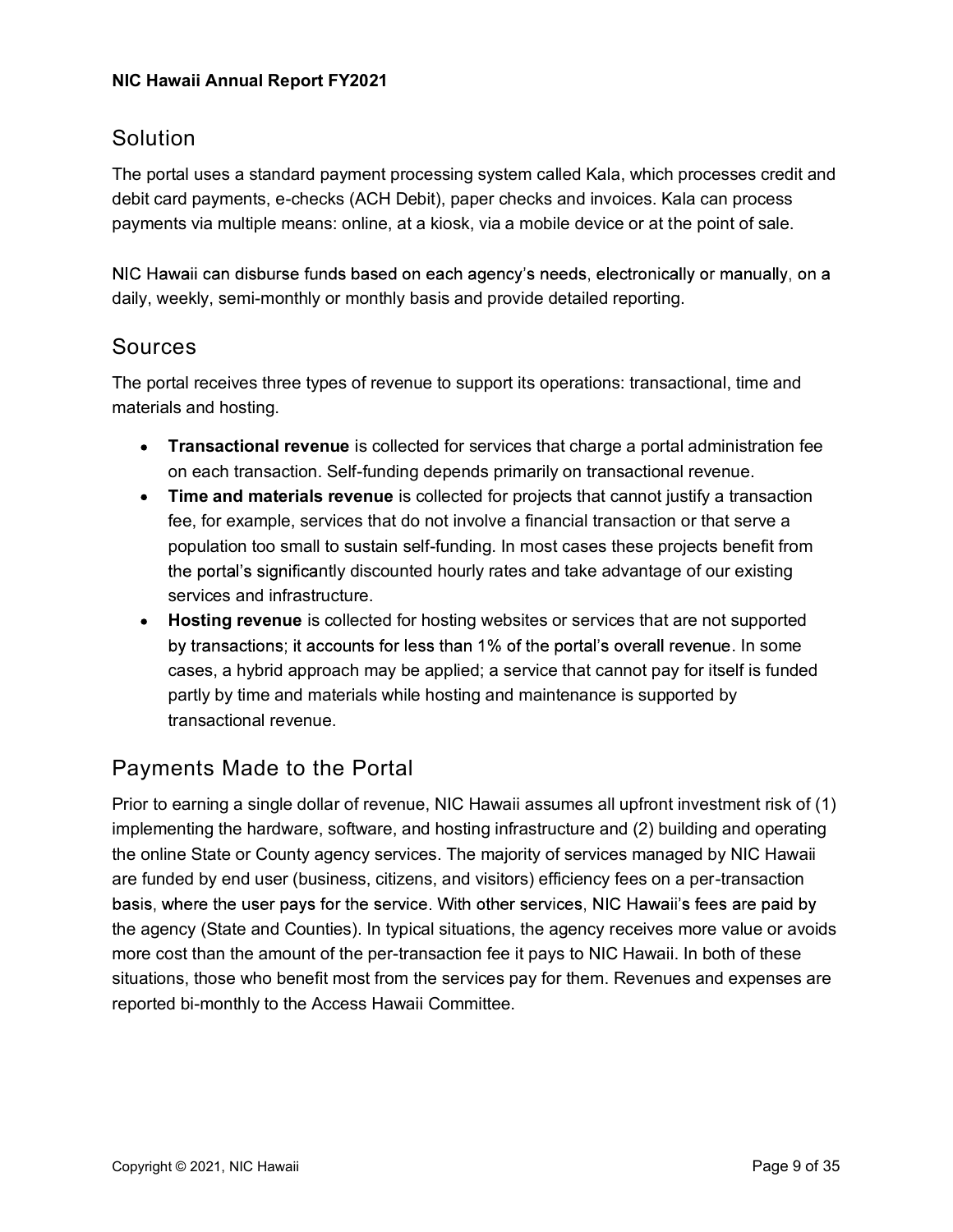The table below shows that 94% of NIC Hawaii's Portal Revenue in FY2021 is comprised of transactional revenue while only 6% is from funds collected through time and materials work, hosting and maintenance fees.

| Category                                         | Amount          | Percentage |
|--------------------------------------------------|-----------------|------------|
| <b>Transactional Revenue</b>                     | \$9.841.952.49  | 94%        |
| Time and Materials, Hosting and Maintenance Fees | \$595,704.51    | 6%         |
| <b>Total NIC Hawaii Portal Revenue</b>           | \$10,437,657.00 | $100\%$    |

Table 3: FY2021 Portal Revenue by Funding Model (Unaudited)

NIC Hawaii's monthly portal revenue and expenses in FY2021 are displayed in the below table. Monthly portal revenue fluctuates based on the number of transactions processed per service as well as the amount of work performed on time and materials projects.

| <b>Month</b>     | <b>NIC Hawaii Portal</b><br><b>Revenue</b> | <b>NIC Hawaii Portal</b><br><b>Expenses</b> |
|------------------|--------------------------------------------|---------------------------------------------|
| <b>July 2020</b> | \$906,905                                  | \$838,021                                   |
| August 2020      | \$1,196,091                                | \$893,066                                   |
| September 2020   | \$815,272                                  | \$786,806                                   |
| October 2020     | \$973,799                                  | \$773,786                                   |
| November 2020    | \$879,403                                  | \$767,750                                   |
| December 2020    | \$918,464                                  | \$775,927                                   |
| January 2021     | \$816,385                                  | \$757,411                                   |
| February 2021    | \$802,840                                  | \$749,635                                   |
| March 2021       | \$794,702                                  | \$730,528                                   |
| April 2021       | \$878,073                                  | \$808,193                                   |
| May 2021         | \$785,687                                  | \$715,958                                   |
| <b>June 2021</b> | \$670,036                                  | \$678,448                                   |
| <b>Totals</b>    | \$10,437,657                               | \$9,275,529                                 |

Table 4: FY2021 Monthly Revenue and Expenses (Unaudited)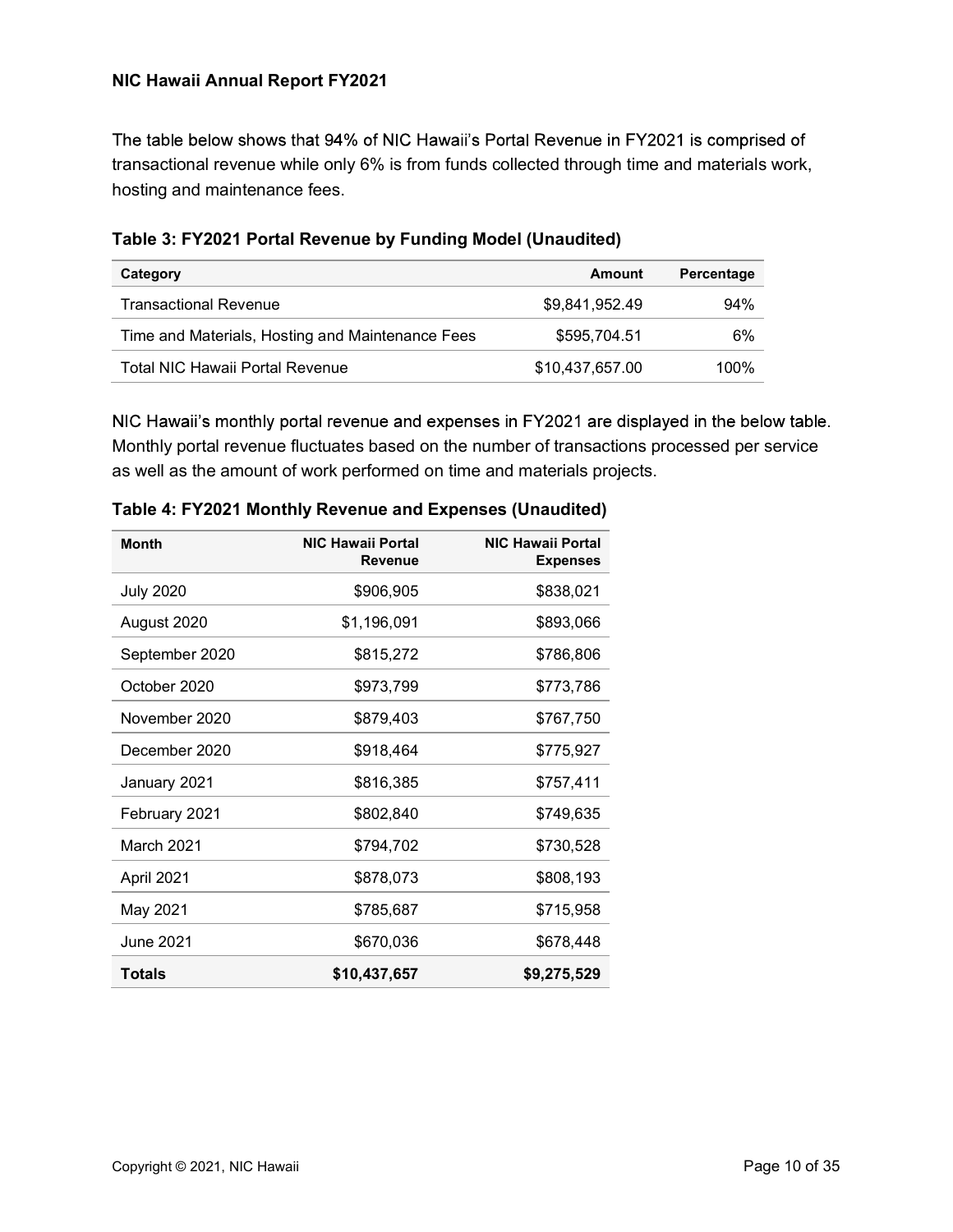# Revenue by Service

The FY2021 Revenue by Service for the portal is listed below:

#### Table 5: FY2021 Portal Revenue from Transactional Services (Unaudited)

| <b>Service Name by Department</b>                                | <b>Funds</b><br>Collected (\$) | <b>Disbursed to</b><br>Agency (\$) | <b>Partner Paid</b><br><b>NIC HI (\$)</b> | <b>User Paid</b><br>$NIC HI$ (\$) | NIC HI<br>Revenue (\$) |
|------------------------------------------------------------------|--------------------------------|------------------------------------|-------------------------------------------|-----------------------------------|------------------------|
| <b>Budget &amp; Finance</b>                                      | 817,095.18                     | 797,713.75                         |                                           | 19,381.43                         | 19,381.43              |
| Employer-Union Health Benefits Trust Fund                        |                                |                                    |                                           |                                   |                        |
| Payment                                                          | 817,095.18                     | 797,713.75                         |                                           | 19,381.43                         | 19,381.43              |
| <b>County of Hawaii</b>                                          | 83,629,749.68                  | 82,858,116.03                      | 4,797.00                                  | 766,836.65                        | 771,633.65             |
| <b>Building Permit Payments</b>                                  | 1,251,449.61                   | 1,226,871.66                       |                                           | 24,577.95                         | 24,577.95              |
| Hawaii Road Test Scheduler                                       | 60,559.98                      | 51,366.36                          |                                           | 9,193.62                          | 9,193.62               |
| <b>Liquor Permits</b>                                            | 24,273.60                      | 17,706.00                          | 4,797.00                                  | 1,770.60                          | 6,567.60               |
| Motor Vehicle Registration Renewals                              | 7,108,328.11                   | 6,865,999.49                       |                                           | 242,328.62                        | 242,328.62             |
| Online Reservation System (Camping)                              | 131,628.50                     | 115,264.65                         | ۰                                         | 16,363.85                         | 16,363.85              |
| Real Property Tax Payments                                       | 75,053,509.88                  | 74,580,907.87                      |                                           | 472,602.01                        | 472,602.01             |
| <b>County of Kauai</b>                                           | 43,422,465.58                  | 43,028,009.63                      | 229,319.04                                | 165,136.91                        | 394,455.95             |
| Kauai Landfill Payments                                          | 27,710.65                      | 27,361.03                          |                                           | 349.62                            | 349.62                 |
| Motor Vehicle Registration Renewals                              | 2,500,922.64                   | 2,470,327.14                       | (49, 149.81)                              | 79,745.31                         | 30,595.50              |
| Real Property Tax Payments                                       | 39,623,309.26                  | 39,294,272.29                      | 257,189.30                                | 71,847.67                         | 329,036.97             |
| Sewer Payments                                                   | 1,270,523.03                   | 1,236,049.17                       | 21,279.55                                 | 13,194.31                         | 34,473.86              |
| <b>County of Maui</b>                                            | 11,130,439.58                  | 10,888,944.05                      | (159,098.99)                              | 400,594.52                        | 241,495.53             |
| Motor Vehicle Bulk Renewal                                       | 1,376,931.45                   | 1,238,630.60                       |                                           | 138,300.85                        | 138,300.85             |
| Motor Vehicle Registration Renewals                              | 9,753,508.13                   | 9,650,313.45                       | (159,098.99)                              | 262,293.67                        | 103,194.68             |
| <b>Department of Business, Economic</b>                          |                                |                                    |                                           |                                   |                        |
| <b>Development and Tourism</b>                                   | 313,554.22                     | 302,643.15                         | 7,138.00                                  | 3,773.07                          | 10,911.07              |
| <b>EZ Forms</b>                                                  | 980.00                         |                                    | 980.00                                    |                                   | 980.00                 |
| <b>Film Permits</b>                                              | 260.00                         |                                    |                                           | 260.00                            | 260.00                 |
| FTZ9 Bill Presentment                                            | 292,114.22                     | 288,601.15                         |                                           | 3,513.07                          | 3,513.07               |
| Solar Water Heater Variance                                      | 20,200.00                      | 14,042.00                          | 6,158.00                                  |                                   | 6,158.00               |
| <b>Department of Commerce and Consumer</b>                       |                                |                                    |                                           |                                   |                        |
| <b>Affairs</b>                                                   | 18,161,136.90                  | 15,553,070.84                      | 2,453,405.83                              | 154,660.23                        | 2,608,066.06           |
| Agent List Builder                                               | 1,001.75                       | 431.72                             |                                           | 570.03                            | 570.03                 |
| <b>Annual Business Filings</b>                                   | 2,227,028.50                   | 1,632,945.58                       | 594,082.92                                |                                   | 594,082.92             |
| AOAO Condominium Association<br>Registrations                    | 1,036,095.00                   | 996,288.56                         | 39,806.44                                 |                                   | 39,806.44              |
| <b>Business Bulk Data</b>                                        | 86,000.00                      |                                    |                                           | 86,000.00                         | 86,000.00              |
| <b>Business Documents</b>                                        | 262,500.50                     | 175,008.74                         | 87,491.76                                 |                                   | 87,491.76              |
| <b>Business Entity List Builder</b>                              | 11,002.70                      |                                    |                                           | 11,002.70                         | 11,002.70              |
| Hawaii Business Express (DCCA)                                   | 2,098,806.50                   | 1,426,818.08                       | 671,988.42                                |                                   | 671,988.42             |
| Hawaii Business Express (DOTAX)                                  | 255,697.50                     | 222,610.00                         |                                           | 33,087.50                         | 33,087.50              |
| Hawaii Insurance License Renewals                                | 3,836,905.00                   | 3,634,107.80                       | 202,797.20                                |                                   | 202,797.20             |
| Mortgage Foreclosure Dispute Resolution<br><b>Public Notices</b> | 1,200.00                       | 1,140.00                           | 60.00                                     |                                   | 60.00                  |
| <b>MyPVL</b>                                                     | 144,850.00                     | 130, 187.90                        | 14,662.10                                 |                                   | 14,662.10              |
| Professional Vocational Licensing Bulk Data                      | 48,000.00                      | 24,000.00                          |                                           | 24,000.00                         | 24,000.00              |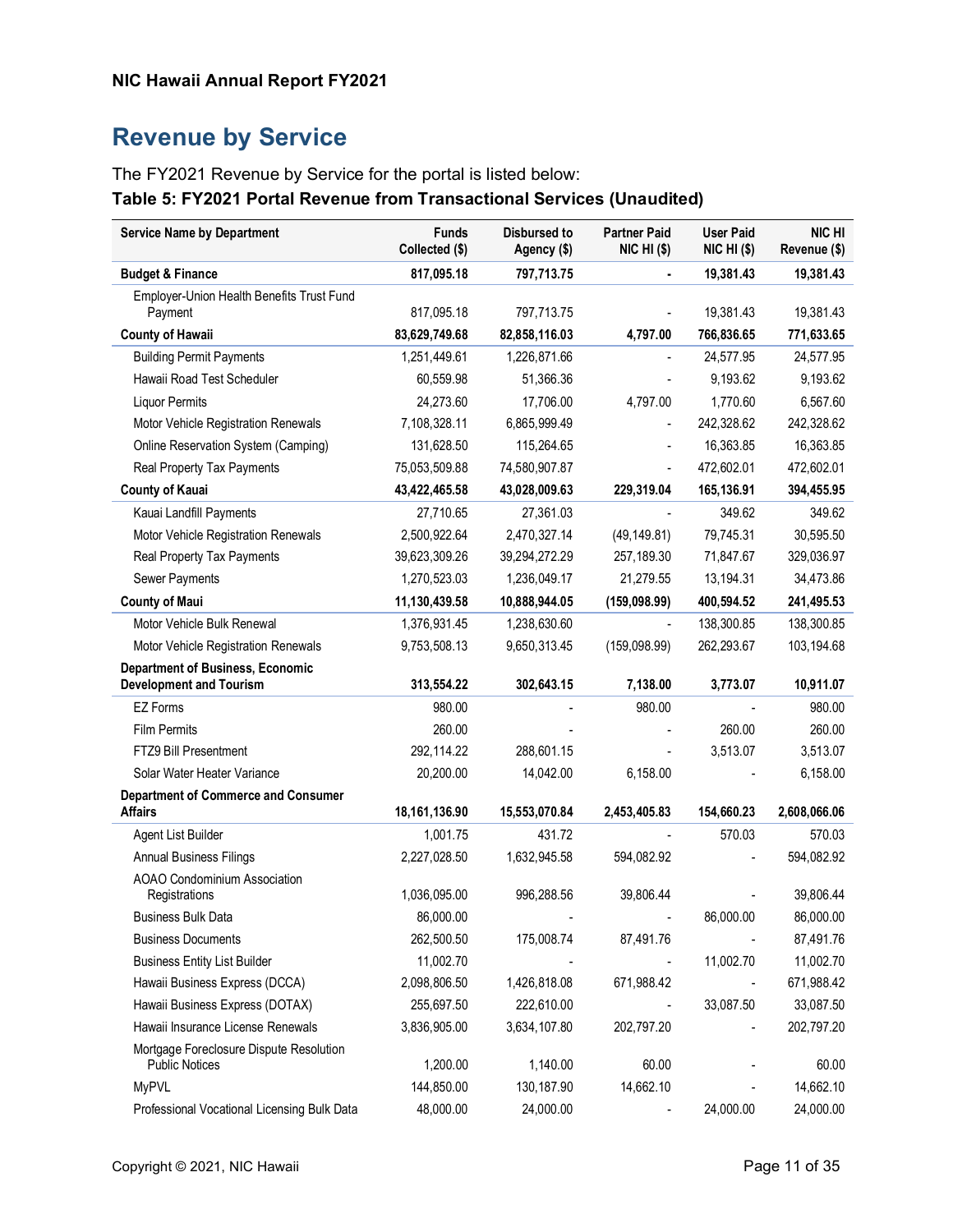| <b>Service Name by Department</b>                                           | <b>Funds</b><br>Collected (\$) | Disbursed to<br>Agency (\$) | <b>Partner Paid</b><br>NIC HI (\$) | <b>User Paid</b><br>$NIC HI$ (\$) | <b>NIC HI</b><br>Revenue (\$) |
|-----------------------------------------------------------------------------|--------------------------------|-----------------------------|------------------------------------|-----------------------------------|-------------------------------|
| Professional Vocational Licensing List Builder                              | 83,095.45                      | 40,192.49                   | 42,902.96                          |                                   | 42,902.96                     |
| Professional Vocational Licensing Renewals                                  | 8,068,954.00                   | 7,269,339.97                | 799,614.03                         |                                   | 799,614.03                    |
| <b>Department of Education</b>                                              | 1,611.59                       | 1,454.49                    |                                    | 157.10                            | 157.10                        |
| Waipahu Community School for Adults<br><b>Registration Payments</b>         | 1,611.59                       | 1,454.49                    |                                    | 157.10                            | 157.10                        |
| <b>Department of Health</b>                                                 | 3,960,232.59                   | 3,510,822.89                | 27,469.20                          | 421,940.50                        | 449,409.70                    |
| <b>Clinical License Renewals</b>                                            | 35,870.00                      | 31,200.40                   | 4,669.60                           |                                   | 4,669.60                      |
| Electronic Death Registration System                                        | 124,188.00                     | 114,698.00                  |                                    | 9,490.00                          | 9,490.00                      |
| Electronic Disinterment Application Permit                                  | 600.00                         | 450.00                      |                                    | 150.00                            | 150.00                        |
| Facility Access Plan Submission and Review<br>System                        | 328,044.09                     | 318,812.49                  | 9,231.60                           |                                   | 9,231.60                      |
| Marriage Licenses                                                           | 912,266.00                     | 834,276.00                  |                                    | 77,990.00                         | 77,990.00                     |
| Marriage Performer Licenses                                                 | 29,920.00                      |                             |                                    | 29,920.00                         | 29,920.00                     |
| Medical Cannabis Registry                                                   | 1,412,782.50                   | 1,282,479.50                |                                    | 130,303.00                        | 130,303.00                    |
| Vital Records Ordering System                                               | 946,962.00                     | 772,874.50                  |                                    | 174,087.50                        | 174,087.50                    |
| Waste Water Permits                                                         | 169,600.00                     | 156,032.00                  | 13,568.00                          |                                   | 13,568.00                     |
| Department of Labor and Industrial Relations                                | 320,791.50                     | 288,377.35                  | 32,414.15                          |                                   | 32,414.15                     |
| Hawaii Installation & Inspection Permitting<br>System                       | 286,291.50                     | 257,327.35                  | 28,964.15                          |                                   | 28,964.15                     |
| Hoisting Machine Operators Advisory Board<br>Website                        | 34,500.00                      | 31,050.00                   | 3,450.00                           |                                   | 3,450.00                      |
| <b>Department of Land and Natural Resources</b>                             | 80,349,733.52                  | 79,598,070.34               | 469,763.93                         | 281,899.25                        | 751,663.18                    |
| Bureau of Conveyances eRecording                                            | 38,505.75                      |                             |                                    | 38,505.75                         | 38,505.75                     |
| Bureau of Conveyances Image Bulk                                            | 20,575.00                      | 6,172.50                    |                                    | 14,402.50                         | 14,402.50                     |
| Bureau of Conveyances Index Bulk                                            | 3,292.00                       | 987.60                      |                                    | 2,304.40                          | 2,304.40                      |
| Bureau of Conveyances Land Title Records<br>Online Search & Ordering System | 374,460.00                     | 329,449.05                  | 45,010.95                          |                                   | 45,010.95                     |
| Bureau of Conveyances LandShark                                             | 58,342.00                      | 29,171.00                   |                                    | 29,171.00                         | 29,171.00                     |
| Bureau of Conveyances LandShark Bulk                                        | 43,650.00                      | 13,095.00                   |                                    | 30,555.00                         | 30,555.00                     |
| Bureau of Conveyances Over the Counter<br>Payments                          | 28,337,763.55                  | 28,336,143.95               |                                    | 1,619.60                          | 1,619.60                      |
| Bureau of Conveyances Payment Platform                                      | 51,910.38                      | 50,740.71                   |                                    | 1,169.67                          | 1,169.67                      |
| Bureau of Conveyances Payment Platform<br>Fee Sharing                       | 8,733.98                       |                             | 8,733.98                           |                                   | 8,733.98                      |
| Bureau of Conveyances Title & Records<br>Management System                  | 328,018.50                     |                             | 328,018.50                         |                                   | 328,018.50                    |
| Bureau of Conveyances Title & Records<br>Management System Payments         | 48,654,105.04                  | 48,652,804.14               |                                    | 1,300.90                          | 1,300.90                      |
| Civil Resource Violation System                                             | 57,145.00                      | 43,945.00                   | 13,200.00                          |                                   | 13,200.00                     |
| Commercial Activity/Beach Wedding Permits<br>(Wiki Permits)                 | 121,478.40                     | 105,686.20                  | 15,792.20                          |                                   | 15,792.20                     |
| <b>Commercial Marine Licensing System</b>                                   | 210,423.00                     | 204,032.40                  | 6,390.60                           |                                   | 6,390.60                      |
| <b>Commercial Vessel Landing Permits</b>                                    | 103,995.00                     | 93,569.80                   | 10,425.20                          |                                   | 10,425.20                     |
| Freshwater Game Fishing Licenses                                            | 21,771.00                      | 18,152.00                   |                                    | 3,619.00                          | 3,619.00                      |
| Hawaii Cultural Resource Information System<br>Payments                     | 19,277.50                      | 17,525.00                   |                                    | 1,752.50                          | 1,752.50                      |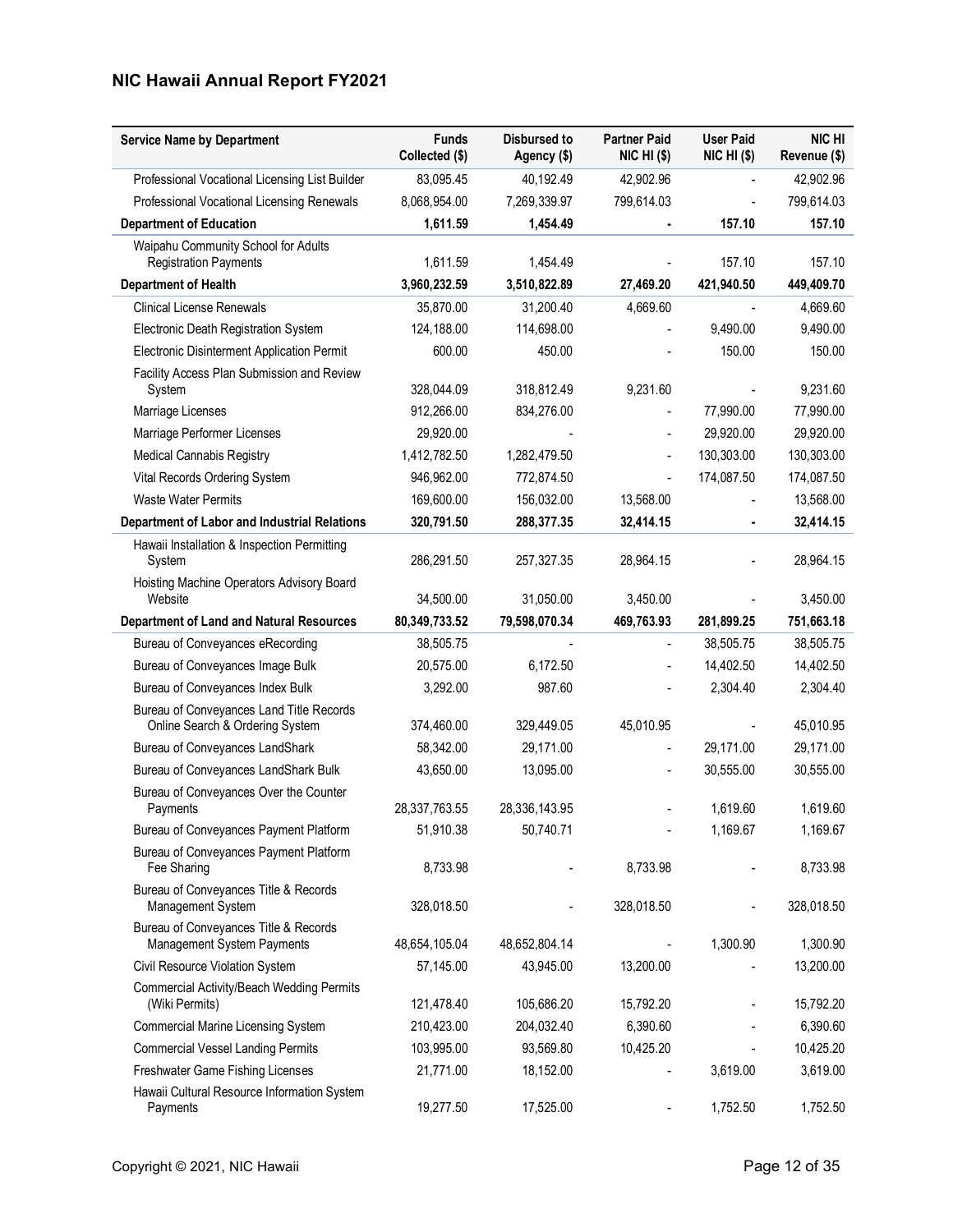| <b>Service Name by Department</b>                                            | <b>Funds</b><br>Collected (\$) | <b>Disbursed to</b><br>Agency (\$) | <b>Partner Paid</b><br><b>NIC HI (\$)</b> | <b>User Paid</b><br>NIC HI (\$) | NIC HI<br>Revenue (\$) |
|------------------------------------------------------------------------------|--------------------------------|------------------------------------|-------------------------------------------|---------------------------------|------------------------|
| Hunt Application System                                                      | 373,953.00                     | 336,361.50                         | 37,591.50                                 |                                 | 37,591.50              |
| Hunt Lottery Drawing System                                                  | 31,132.00                      | 26,856.00                          | 4,276.00                                  |                                 | 4,276.00               |
| Hunter Education Online Course Registration<br>and Records Management System | 1,625.00                       | 1,300.00                           | 325.00                                    |                                 | 325.00                 |
| Na Ala Hele Trail & Access System                                            | 2,021.82                       | 1,765.00                           |                                           | 256.82                          | 256.82                 |
| Online Reservation System (Camping)                                          | 1,109,954.60                   | 974,510.20                         |                                           | 135,444.40                      | 135,444.40             |
| Uniform Commercial Code Filings                                              | 3,526.00                       | 3,280.00                           |                                           | 246.00                          | 246.00                 |
| <b>Vessel Registrations</b>                                                  | 374,075.00                     | 352,523.29                         |                                           | 21,551.71                       | 21,551.71              |
| <b>Department of Public Safety</b>                                           | 907,505.00                     | 796,250.10                         | 111,254.90                                |                                 | 111,254.90             |
| Controlled Substances Registration System                                    | 907,505.00                     | 796,250.10                         | 111,254.90                                |                                 | 111,254.90             |
| <b>Department of Taxation</b>                                                | 48,431,643.33                  | 47,215,844.90                      | $\blacksquare$                            | 1,215,798.43                    | 1,215,798.43           |
| eFile                                                                        | 48,431,643.33                  | 47,215,844.90                      |                                           | 1,215,798.43                    | 1,215,798.43           |
| <b>Department of the Attorney General</b>                                    | 2,834,112.50                   | 2,512,057.05                       | 75,986.45                                 | 246,069.00                      | 322,055.45             |
| Adult Criminal Information Search (eCrim)                                    | 687,500.00                     | 511,221.00                         |                                           | 176,279.00                      | 176,279.00             |
| Bulk Covered Offender Registry Data                                          | 3,200.00                       | 1,600.00                           |                                           | 1,600.00                        | 1,600.00               |
| Charities - Special Invoice Payment System                                   | 4,725.00                       | 4,515.25                           | 209.75                                    |                                 | 209.75                 |
| <b>Charity Registration</b>                                                  | 1,720,970.00                   | 1,651,514.30                       | 69,455.70                                 |                                 | 69,455.70              |
| Notary                                                                       | 189,757.50                     | 171,067.50                         |                                           | 18,690.00                       | 18,690.00              |
| Solicitors Registration System                                               | 62,960.00                      | 56,639.00                          | 6,321.00                                  |                                 | 6,321.00               |
| Unlimited Criminal History Search                                            | 165,000.00                     | 115,500.00                         |                                           | 49,500.00                       | 49,500.00              |
| <b>Department of Transportation</b>                                          | 78,104.27                      | 70,291.40                          | ٠                                         | 7,812.87                        | 7,812.87               |
| <b>Surplus Auction</b>                                                       | 78,104.27                      | 70,291.40                          |                                           | 7,812.87                        | 7,812.87               |
| Judiciary                                                                    | 15,374,086.01                  | 13,584,832.68                      |                                           | 1,789,253.33                    | 1,789,253.33           |
| Civil Payments                                                               | 3,591,596.37                   | 3,500,581.00                       | $\overline{\phantom{a}}$                  | 91,015.37                       | 91,015.37              |
| Document Payments                                                            | 183,543.23                     | 178,866.32                         |                                           | 4,676.91                        | 4,676.91               |
| Document Subscription Payment                                                | 119,657.25                     | 116,625.00                         |                                           | 3,032.25                        | 3,032.25               |
| <b>Driver Monitoring</b>                                                     | 777,523.95                     |                                    | ٠                                         | 777,523.95                      | 777,523.95             |
| eTraffic Payments                                                            | 5, 144, 228.54                 | 4,937,865.36                       | $\blacksquare$                            | 206,363.18                      | 206,363.18             |
| <b>Filing Payments</b>                                                       | 173,696.67                     | 169,295.00                         |                                           | 4,401.67                        | 4,401.67               |
| <b>Traffic Abstracts</b>                                                     | 5,383,840.00                   | 4,681,600.00                       |                                           | 702,240.00                      | 702,240.00             |
| <b>NIC Hawaii</b>                                                            | 67,348.94                      |                                    |                                           | 67,348.94                       | 67,348.94              |
| Adjustments                                                                  | 5,985.55                       |                                    |                                           | 5,985.55                        | 5,985.55               |
| eHawaii.gov Notification Service                                             | 8,175.00                       |                                    |                                           | 8,175.00                        | 8,175.00               |
| Late Fees                                                                    | 12.65                          |                                    |                                           | 12.65                           | 12.65                  |
| Non-Sufficient Funds Fees                                                    | 6,697.91                       |                                    |                                           | 6,697.91                        | 6,697.91               |
| Service Fees                                                                 | 17,977.83                      |                                    |                                           | 17,977.83                       | 17,977.83              |
| Subscriber Fees                                                              | 28,500.00                      |                                    |                                           | 28,500.00                       | 28,500.00              |
| Office of the Lieutenant Governor                                            | 66,990.00                      | 60,900.00                          |                                           | 6,090.00                        | 6,090.00               |
| Name Change                                                                  | 66,990.00                      | 60,900.00                          |                                           | 6,090.00                        | 6,090.00               |
| <b>State Procurement Office</b>                                              | 1,216,522.86                   | 174,928.07                         | 18,665.87                                 | 1,022,928.92                    | 1,041,594.79           |
| Hawaii Compliance Express (HCE)                                              | 225,038.00                     |                                    |                                           | 225,038.00                      | 225,038.00             |
| Hawaii eProcurement System (HIePro)                                          | 797,890.92                     |                                    |                                           | 797,890.92                      | 797,890.92             |
| <b>Surplus Auction</b>                                                       | 193,593.94                     | 174,928.07                         | 18,665.87                                 |                                 | 18,665.87              |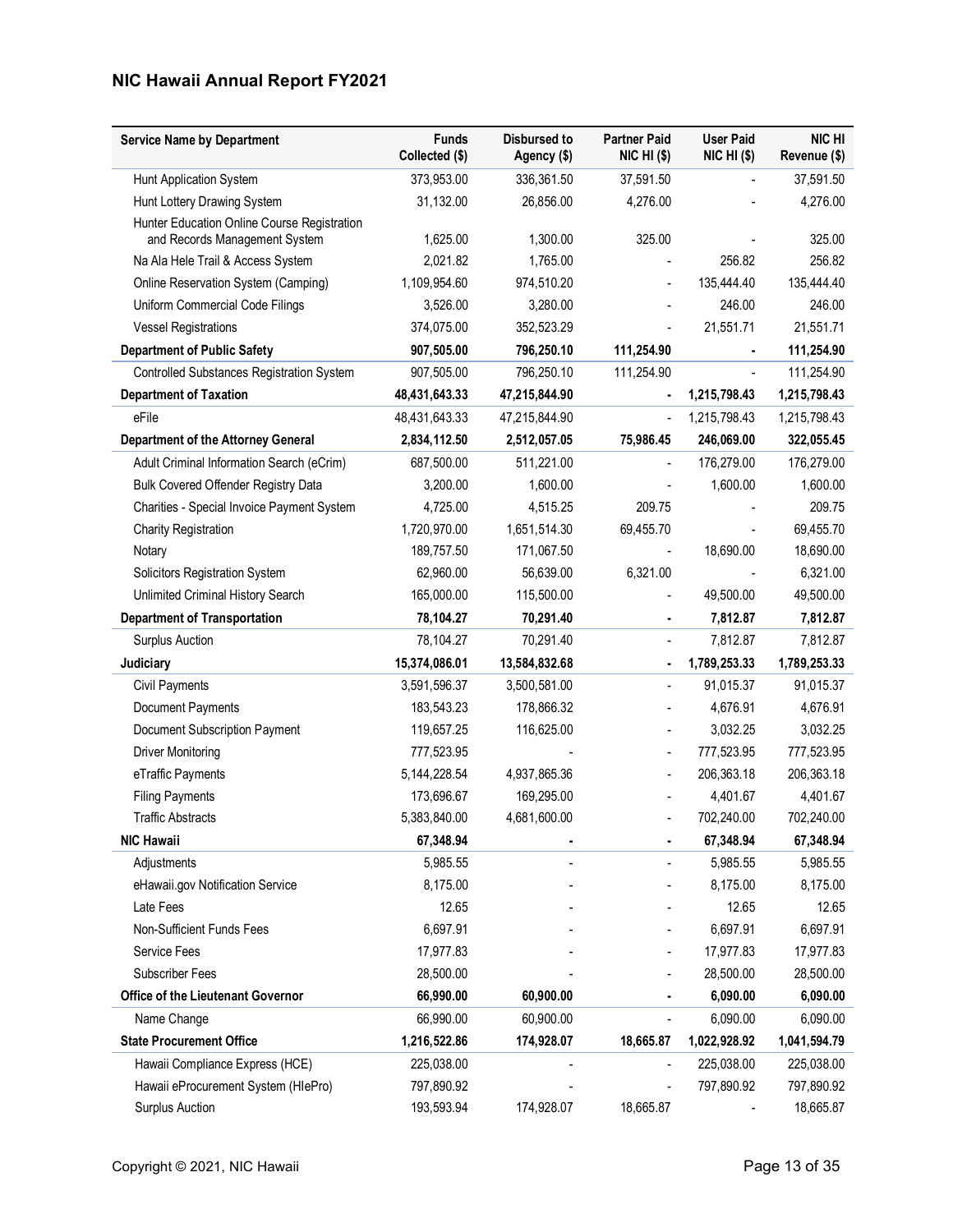| <b>Service Name by Department</b> | <b>Funds</b><br>Collected (\$) | Disbursed to<br>Agency (\$) | <b>Partner Paid</b><br>$NIC$ HI $(S)$ | User Paid<br>$NIC$ HI $(S)$ | <b>NIC HI</b><br>Revenue (\$) |
|-----------------------------------|--------------------------------|-----------------------------|---------------------------------------|-----------------------------|-------------------------------|
| University of Hawaii              | 1.155.96                       | ٠                           | 1.155.96                              | $\bullet$                   | 1.155.96                      |
| University of Hawaii Survey       | 1.155.96                       | $\blacksquare$              | 1.155.96                              | $\overline{\phantom{0}}$    | 1.155.96                      |
| <b>Grand Total</b>                | 311.084.279.21                 | 301.242.326.72              | 3.272.271.34                          | 6.569.681.15                | 9,841,952.49                  |

### Table 6: FY2021 Portal Revenue for Time and Materials, Hosting & Maintenance (Unaudited)

| <b>Service Name by Department</b>                                   | NIC HI Revenue (\$) |
|---------------------------------------------------------------------|---------------------|
| <b>Budget &amp; Finance</b>                                         | 6,173.04            |
| ers.ehawaii.gov Website                                             | 6,173.04            |
| <b>City and County of Honolulu</b>                                  | 61,575.72           |
| Honolulu Fire Department Website                                    | 385.72              |
| Legislative Document Access                                         | 35,280.00           |
| Legislative Document Access Hosting                                 | 7,350.00            |
| Online Ballot Request System                                        | 18,560.00           |
| <b>County of Hawaii</b>                                             | 5,230.00            |
| Hawaii County Police Department Website Hosting                     | 1,200.00            |
| PVL Data Integration                                                | 4,030.00            |
| <b>County of Kauai</b>                                              | 15,000.00           |
| Kauai Landfill Payments                                             | 15,000.00           |
| <b>County of Maui</b>                                               | 4,030.00            |
| PVL Data Integration                                                | 4,030.00            |
| <b>Department of Accounting and General Services</b>                | 21,960.00           |
| Website Redesign - sfca.hawaii.gov                                  | 21,960.00           |
| <b>Department of Attorney General</b>                               | 10,883.20           |
| AG Civil Recoveries Division Remote Online Notary Registration      | 10,883.20           |
| Department of Business, Economic Development and Tourism            | 68,330.02           |
| Business Development & Support Division Website Hosting             | 1,200.00            |
| Business Development & Support Division Website Maintenance         | 49,528.02           |
| FTZ9 Hosting                                                        | 1,200.00            |
| Hawaii Clean Energy Initiative Website Hosting                      | 1,422.00            |
| Renewable Energy Permitting Wizard                                  | 11,980.00           |
| Renewable Energy Projects Directory                                 | 3,000.00            |
| <b>Department of Commerce and Consumer Affairs</b>                  | 6,666.68            |
| Professional Vocational Licensing Hosting                           | 6,666.68            |
| <b>Department of Education</b>                                      | 14,960.00           |
| Waipahu Community School for Adults Registration and Payment System | 14,960.00           |
| <b>Department of Health</b>                                         | 135,484.68          |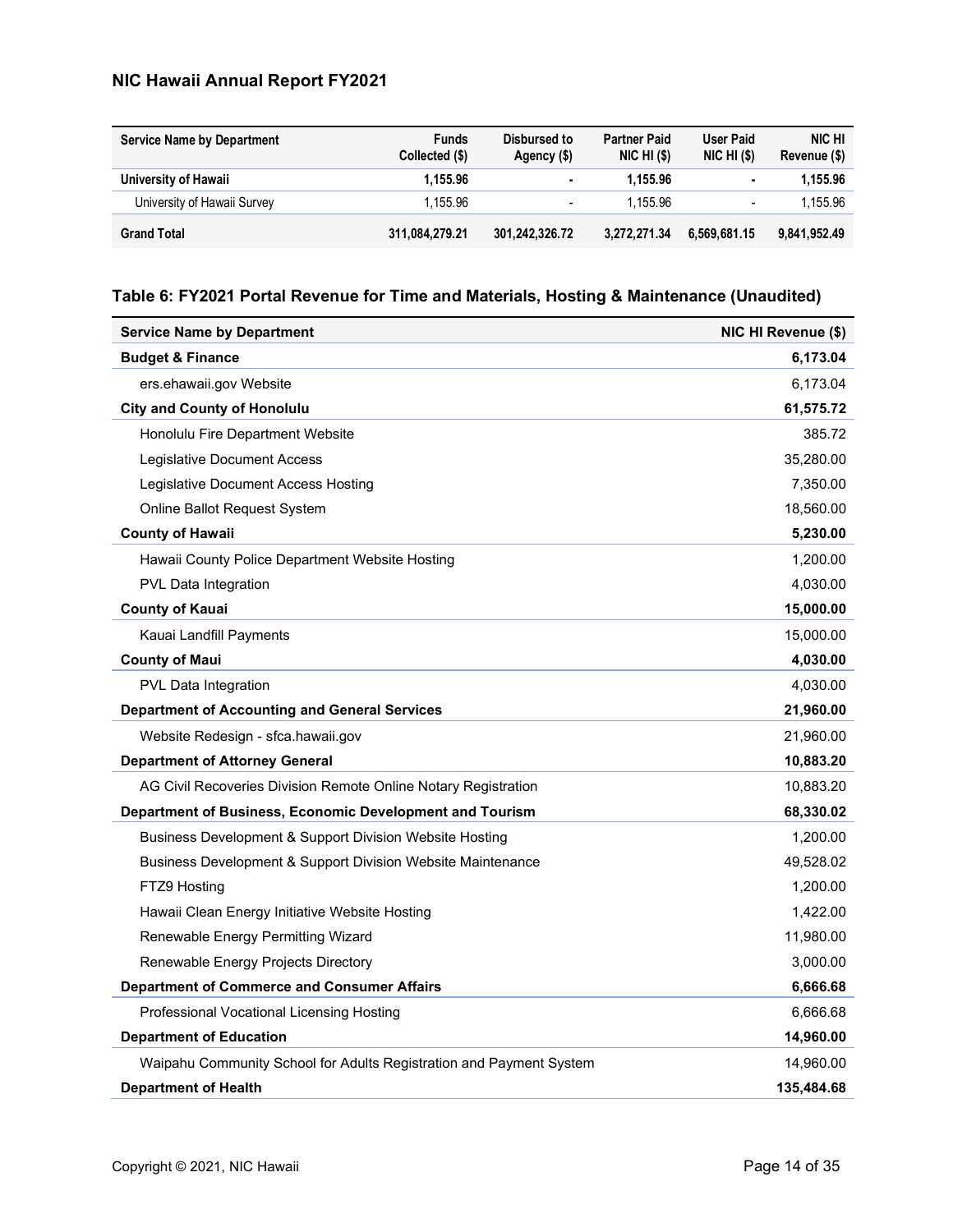| <b>Service Name by Department</b>                               | NIC HI Revenue (\$) |
|-----------------------------------------------------------------|---------------------|
| Clean and Sober Home Registry                                   | 26,739.95           |
| <b>Disability Parking Permit System</b>                         | 18,000.00           |
| Facility Access Plan Submission and Review System               | 18,000.00           |
| Medical Marijuana Registration System for Out of State Patients | (3,823.80)          |
| <b>TB Branch Hosting</b>                                        | 7,820.14            |
| Vital Records Ordering System Improvement                       | 68,748.39           |
| Department of Labor and Industrial Relations                    | 15,199.92           |
| <b>Green LMI Hosting</b>                                        | 1,200.00            |
| Work Opportunity Tax Credit Form Application                    | 13,999.92           |
| <b>Department of Land and Natural Resources</b>                 | 176,688.49          |
| Boating Accounts Receivable System                              | 5,730.00            |
| <b>Commercial Marine Licensing System</b>                       | 45,840.00           |
| <b>Engineering Division WordPress Site Hosting</b>              | 1,200.00            |
| Freshwater Game Fishing License                                 | 764.00              |
| Hunt Lottery Drawing System                                     | 1,200.00            |
| Hunter Education and Records Management System                  | 95,794.49           |
| Hunter Education and Records Management System Maintenance      | 24,000.00           |
| Online Freshwater Fishing License                               | 960.00              |
| Special Use Permitting System                                   | 1,200.00            |
| <b>Department of the Attorney General</b>                       | 13,406.14           |
| Hawaii Integrated Justice Information Sharing                   | 449.71              |
| Hawaii Integrated Justice Information Sharing Hosting           | 9,000.00            |
| Sex Offender Information Management System                      | 3,956.43            |
| Hawaii State Public Library System                              | 1,200.00            |
| Hawaii State Public Library System Website Redesign             | 1,200.00            |
| <b>Judiciary</b>                                                | 4,000.00            |
| <b>Judiciary Hosting Fees</b>                                   | 4,000.00            |
| <b>Office of Enterprise Technology Services (ETS)</b>           | 34,916.62           |
| <b>Access Accommodation</b>                                     | 6,782.03            |
| ehawaii.gov Single Sign-On Service                              | 7,162.50            |
| Hawaii Website Theme Support                                    | 20,972.09           |
| <b>Grand Total</b>                                              | 595,704.51          |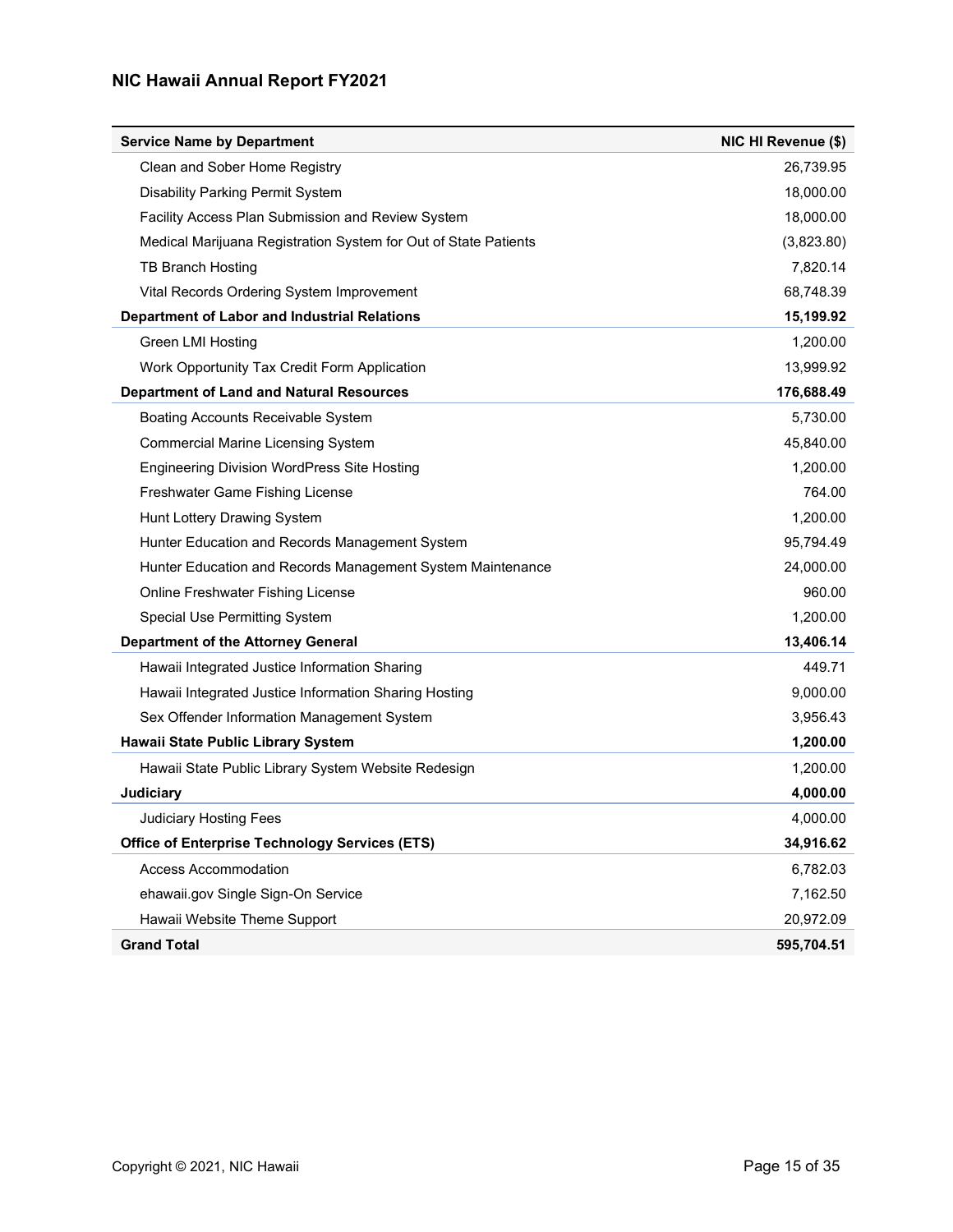### New Applications / Services Launched

A total of 16 services were launched as new services or with major upgrades this year. Of these, 1 was self-funded, 2 were implemented at no-cost, 3 were transaction-based funded, 8 time & materials projects, and 2 hybrid (combination of both transaction-based and time & materials funded).

#### Table 7: Count of New/Upgraded/Retired Services

| Category                        | Number |
|---------------------------------|--------|
| New Applications / Services     |        |
| Major Application Upgrades      |        |
| New Websites / Website Upgrades |        |
| <b>Retired Services</b>         | 22     |

#### #1: Online Ballot Replacement Request

City and County of Honolulu - Office of Council Services - Elections Division

- Description: New service allows public users to request ballot replacements online
- URL: https://hnlvote.ehawaii.gov/ballot/
- Funding Model: Time and Materials
- Launch Date: 07/08/2020

#### #2: Renewable Energy Permitting Wizard

Hawaii State Energy Office

- Description: Online tool to assist project developers in navigating the permitting process; upgraded service includes improvements to user interface and experience
- URL: https://wizard.hawaiicleanenergyinitiative.org/
- Funding Model: Time and Materials
- Launch Date: 07/22/2020

#### #3: Hawaii Road Test Scheduler

Hawaii County - Vehicle Registration

- Description: New service allows Hawaii County residents to schedule and pay for road test
- URL: https://hawaiicounty.ehawaii.gov/roadtest
- Funding Model: Transaction Based
- Launch Date: 08/06/2020

#### #4: Hawaii Compliance Express (HCE)

Department of Accounting and General Services - State Procurement Office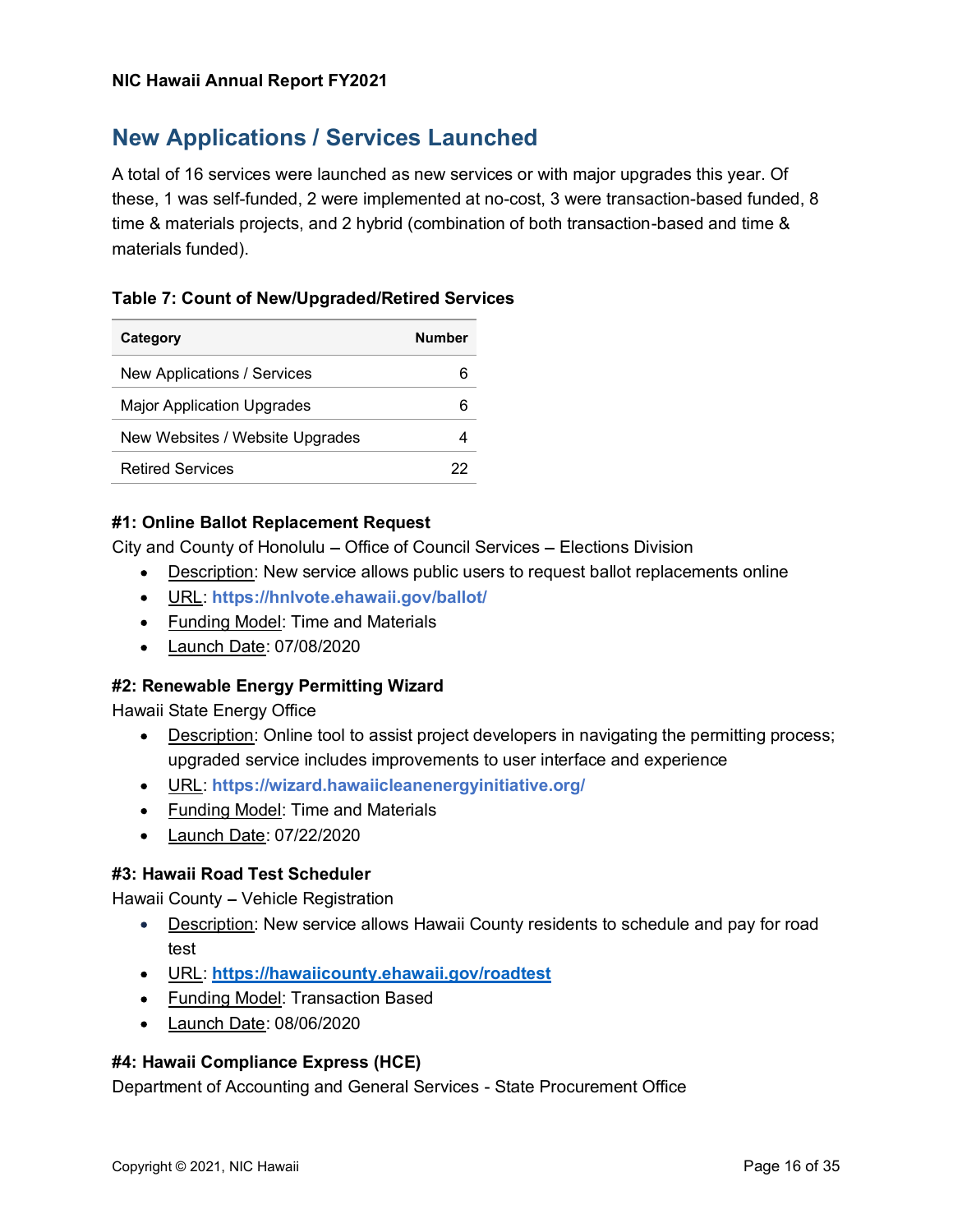- Description: Upgraded HCE presents a responsive design that is mobile-friendly and can adjust to all screen sizes and improves usability
- URL: https://vendors.ehawaii.gov/hce/
- Funding Model: Self-Funded
- Launch Date: 08/30/2020

#### #5: Freshwater Game Fishing License

Department of Land and Natural Resources - Division of Aquatic Resources

- Description: Updated service features improvements to user input fields in the application process
- URL: https://freshwater.ehawaii.gov/freshwater/
- Funding Model: Time and Materials
- Launch Date: 09/22/2020

#### #6: Kauai Sewer Payments

County of Kauai - Department of Finance

- Description: First service to use the new Payment Platform; citizens are able to review their bi-monthly invoices, complete payments, and track their payment history
- URL: https://pay.ehawaii.gov/kauai
- Funding Model: Transaction Based
- Launch Date: 10/19/2020

#### #7: Legislative Document Access

City and County of Honolulu – Office of the County Clerk

- Description: Upgraded service includes advanced search, notifications, and HTML Agenda and Measure Certificate generation
- URL: https://hnldoc.ehawaii.gov/hnldoc/
- Funding Model: Time and Materials
- Launch Date: 12/08/2020

#### #8: Hawaii Cultural Resource Information System (HICRIS) Payments

Department of Land and Natural Resources - State Historic Preservation Division (SHPD)

- Description: New payment service integrates with SHPD's HICRIS system to process credit card payments
- URL: https://shpd.hawaii.gov/hicris
- Funding Model: Transaction Based
- Launch Date: 12/10/2020

#### #9: Landfill Payments

County of Kauai - Department of Finance

Description: New service on Payment Platform allows citizens to review their invoices, complete payments, and track their payment history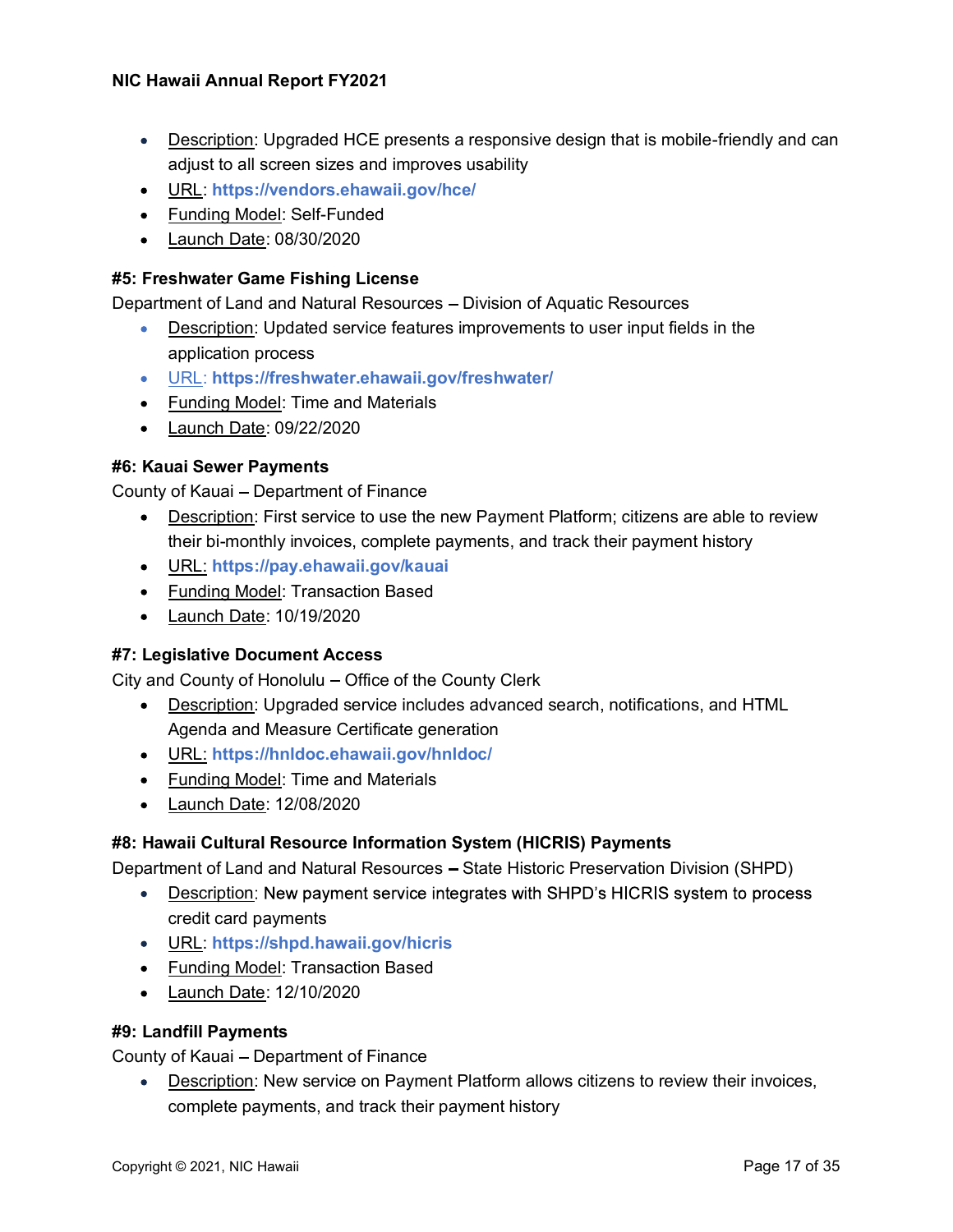- URL: https://kauai.gov/lfp
- Funding Model: Hybrid
- Launch Date: 02/08/2021

#### #10: Statewide Calendar

Department of Accounting and General Services - Office of Information Practices

- Description: Upgraded service with redesigned user interface and database upgrade
- URL: https://calendar.ehawaii.gov/calendar/
- Funding Model: No cost
- Launch Date: 02/21/2021

#### #11: Waipahu Community Schools for Adults Online Registration and Payment System Hawaii Department of Education

- Description: New service allows users to register and pay tuition fees online and receive notifications and instructions
- URL: https://wcsa.ehawaii.gov/
- Funding Model: Hybrid
- Launch Date: 03/04/2021

#### #12: Go Hunt Hawaii

Department of Land and Natural Resources - Division of Forestry and Wildlife

- Description: Updated service with feature enhancements including enrollment in advanced hunting events
- URL: https://gohunthawaii.ehawaii.gov/
- Funding Model: Time and Materials
- Launch Date: 04/06/2021

### New Websites / Major Website Updates

Four (4) websites and/or major website updates were launched this year.

#### #13: eHawaii.gov Portal Website

NIC Hawaii

- **Description:** This upgraded website was the fifth major redesign of Hawaii.gov, the official website of the Aloha state
- URL: https://portal.ehawaii.gov/
- Funding Model: No Cost
- Launch Date: 07/15/2020

#### #14: State Foundation on Culture and the Arts Website Department of Accounting and General Services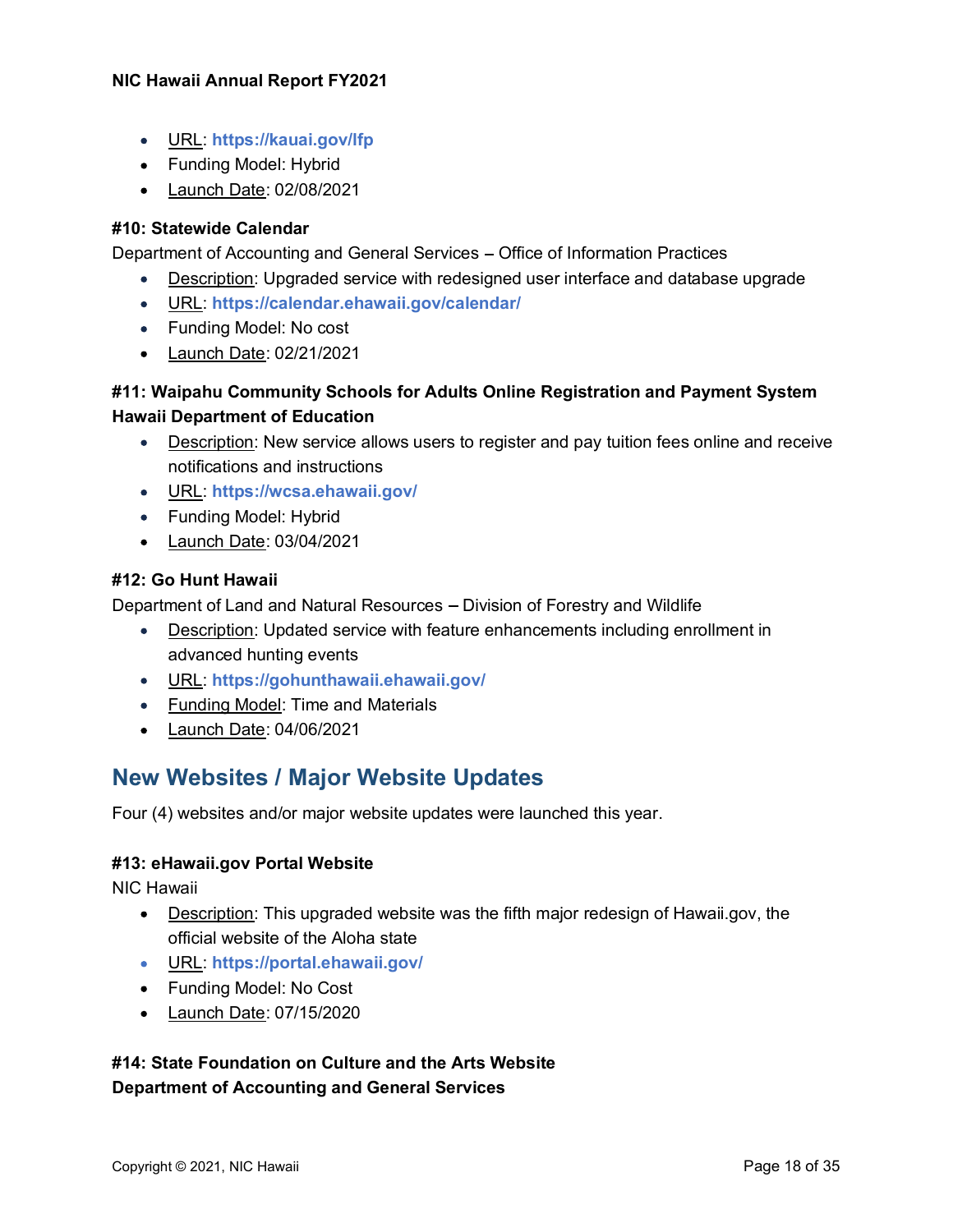- Description: This new website using WordPress was a redesign of the SFCA's existing website. SFCA serves as Hawaii's state government arts agency.
- URL: https://sfca.hawaii.gov/
- Funding Model: Time & Materials
- Launch Date: 10/21/2020

#### #15: Washington Place Website

Department of Accounting and General Services

- Description: This new website using WordPress was a complete overhaul of DAG's prior site which only contained three pages. The site features the National Historic Landmark best known as the home of Hawaii's beloved Queen Lili'uokalani.
- URL: https://washingtonplace.hawaii.gov/
- Funding Model: Time & Materials
- Launch Date: 04/01/2021

#### #16: Honolulu Fire Department Website

City and County of Honolulu - Honolulu Fire Department (HFD)

- Description: This new website using WordPress was a redesign of HFD's existing website and its primary goal is to educate the public about fire prevention and community risk reduction.
- URL: https://fire.honolulu.gov/
- Funding Model: Time & Materials
- Launch Date: 04/28/2021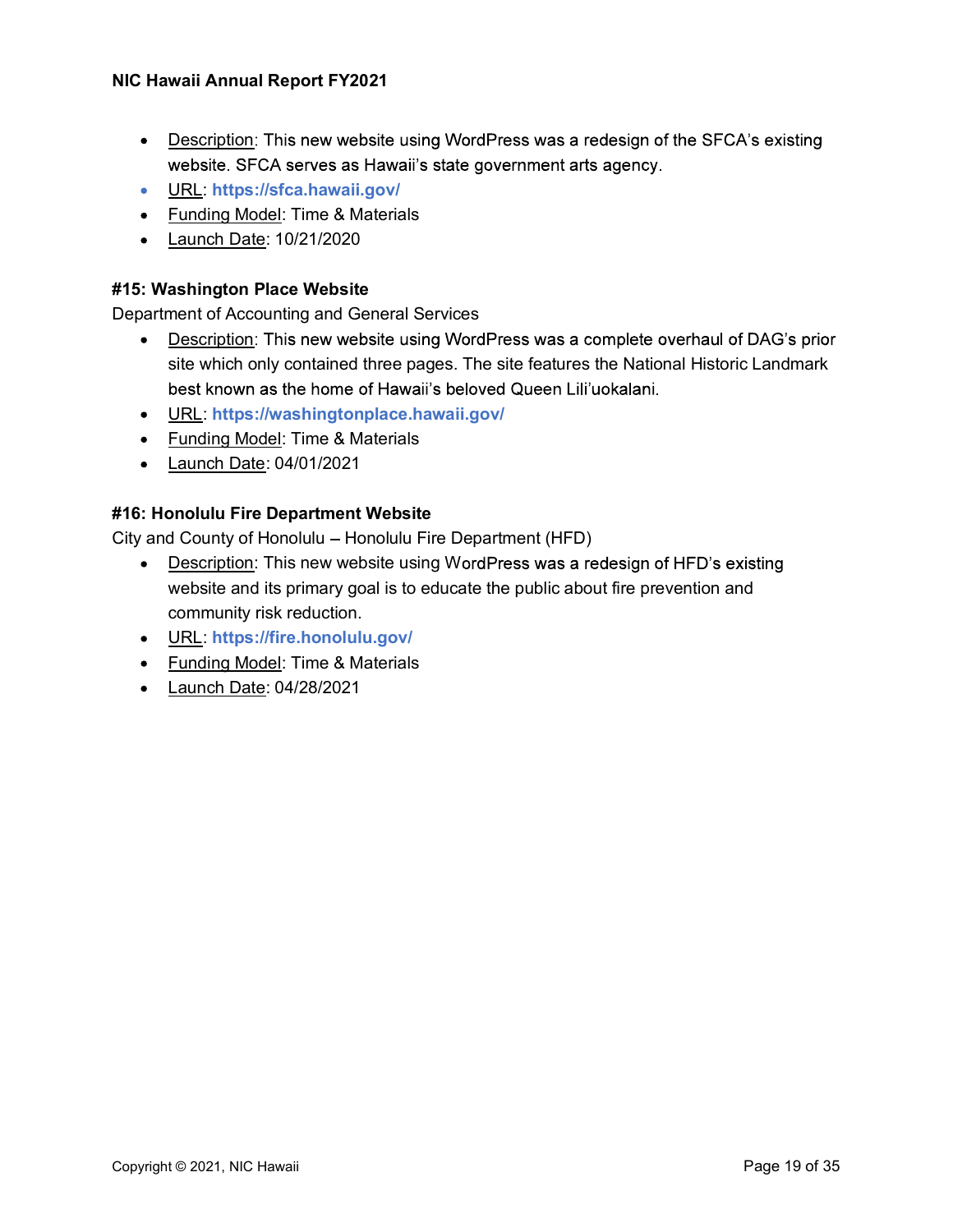# Retired Services

The following 22 services were retired from use during fiscal year FY2021:

#### Table 8: Retired Services

| <b>Service</b>                                                                                              | <b>Date Retired</b> |
|-------------------------------------------------------------------------------------------------------------|---------------------|
| County of Hawaii, Department of Public Works, Traffic & Roadwork website<br>http://traffic.hawaiicounty.gov | August 13, 2020     |
| DLNR DOBOR Boating Accounts Receivable System (BARS) service<br>https://dobor.ehawaii.gov                   | September 1, 2020   |
| <b>DBEDT Renewable Energy Projects Directory service</b><br>http://energy.ehawaii.gov/epd                   | December 31, 2020   |
| DBEDT Hawaii Clean Energy Initiative website<br>http://www.hawaiicleanenergyinitiative.org/                 | December 31, 2020   |
| DCCA PVL Initial Licensing service (Guards)<br>https://pvl.ehawaii.gov/mypvl                                | February 22, 2021   |
| DCCA PVL General Application service<br>https://pvl.ehawaii.gov/mypvl                                       | February 22, 2021   |
| <b>DCCA PVL Renewals service</b><br>https://pvl.ehawaii.gov/renewals                                        | February 22, 2021   |
| DCCA PVL License Search service<br>https://pvl.ehawaii.gov/pvlsearch                                        | February 22, 2021   |
| DCCA PVL MyPVL Dashboard service<br>https://pvl.ehawaii.gov/mypvl                                           | February 22, 2021   |
| DCCA PVL Bulk License Download service<br>https://www.ehawaii.gov/SecureDownload/pvlbulk/                   | February 22, 2021   |
| DCCA PVL Insurance Certificate Submittal (Surety) service<br>https://pvl.ehawaii.gov/inikua                 | February 22, 2021   |
| <b>DCCA PVL List Builder service</b><br>http://pvl.ehawaii.gov/pvllistbuilder                               | February 22, 2021   |
| DLNR BOC Document Search and Ordering service<br>https://boc.ehawaii.gov/docsearch                          | March 5, 2021       |
| DLNR BOC LandLink Records Management System<br>https://boc.ehawaii.gov/landlink                             | March 5, 2021       |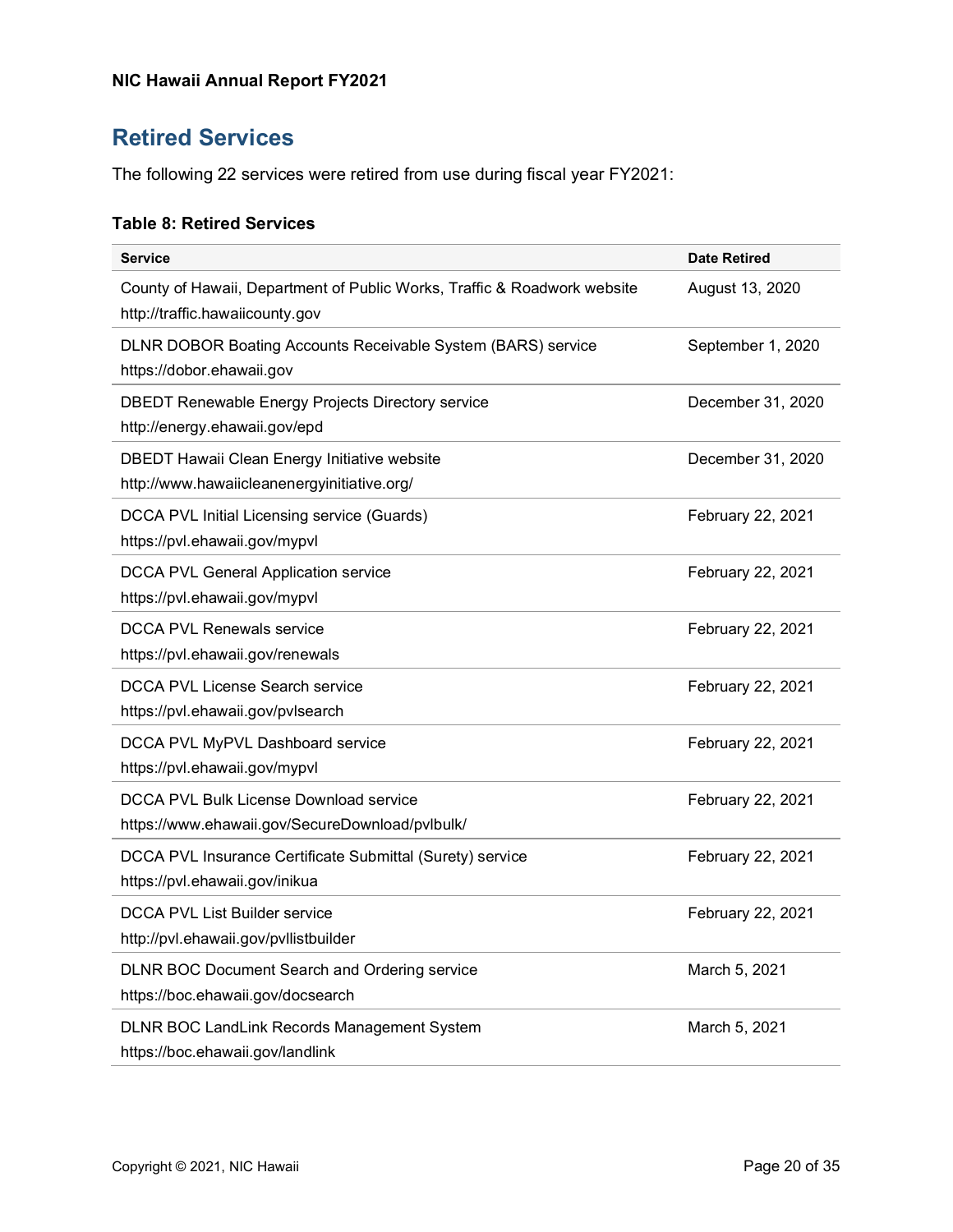| <b>Service</b>                                                                                                              | <b>Date Retired</b> |
|-----------------------------------------------------------------------------------------------------------------------------|---------------------|
| <b>DLNR BOC LandShark service</b><br>https://boc.ehawaii.gov/LandShark                                                      | March 5, 2021       |
| DLNR BOC LightHouse eRecording service<br>https://boc.ehawaii.gov/landlink                                                  | March 5, 2021       |
| DLNR BOC Bulk Image Download service<br>https://www.ehawaii.gov/SecureDownload/bocimages/                                   | March 17, 2021      |
| DLNR BOC Bulk Indexed Data Download service<br>https://www.ehawaii.gov/SecureDownload/bocdata/                              | March 17, 2021      |
| DLNR BOC Power of Attorney and Names Change Glossary Download service<br>https://www.ehawaii.gov/SecureDownload/bocglossary | March 17, 2021      |
| <b>DCCA PVL Continuing Education System</b><br>https://ce.ehawaii.gov                                                       | March 26, 2021      |
| DCCA PVL Real Estate Continuing Education System<br>https://rece.ehawaii.gov                                                | March 26, 2021      |
| <b>DLNR DOBOR Vessel Registration system</b><br>https://vessel.ehawaii.gov                                                  | June 30, 2021       |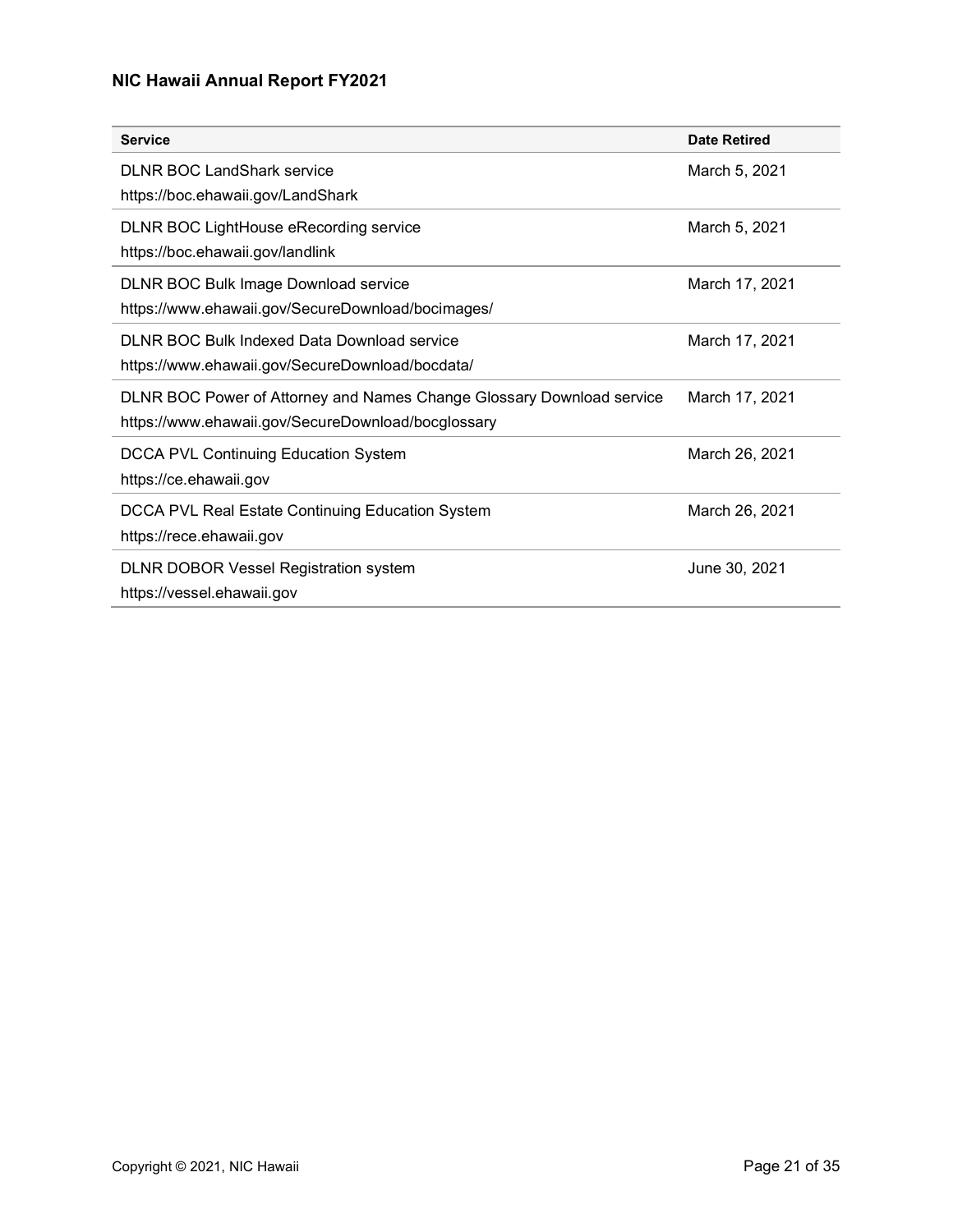### Portal Oversight

The twentieth Hawaii State Legislature, in 2000 passed Act 292 establishing the Access Hawaii Committee (AHC) to oversee the State of Hawaii's internet portal activities.

Pursuant to Act 292, the AHC coordinates and provides oversight of the activities of NIC Hawaii and the departments and agencies that utilize the Portal. In addition to the AHC, the State Portal Program Manager functions as a vendor relationship manager to assist the AHC with its Legislative mandated duty of providing oversight of the portal provider. The responsibilities of the Portal Program Manager include:

- Track portal provider activities to ensure compliance with the terms and conditions of the portal provider contract;
- Review Portal Contractor's financial reports;
- Evaluate new Statements of Work, fee agreements, priorities, and Service Level Agreements under negotiation between government agencies and the portal provider and present findings and recommendations to the Access Hawaii Committee;
- Review and report on enhancements and maintenance proposed to existing portal applications and services; provide recommendations to Access Hawaii Committee regarding any need for a new Statement of Work;
- Work with the portal provider to create and analyze an annual survey of government agencies and end users utilizing the State Portal to determine if portal provider's services are satisfactory; and present findings and recommendations based on the survey results to the Access Hawaii Committee.
- Assist in prioritizing self-funded applications in the development queue;
- Organize, support, document, and facilitate Access Hawaii Committee meetings, to include abiding by Sunshine Law (Hawaii's open meetings law, part I of chapter 92, HRS);
- Ensure that State standards for all applications and services are adhered to by portal provider;
- Collaborate with portal provider to develop best practices documents on Internet presentation and consistency, data exchange, and cyber security;
- Coordinate and conduct studies of portal direction and services related to changes in the portal technology lifecycle.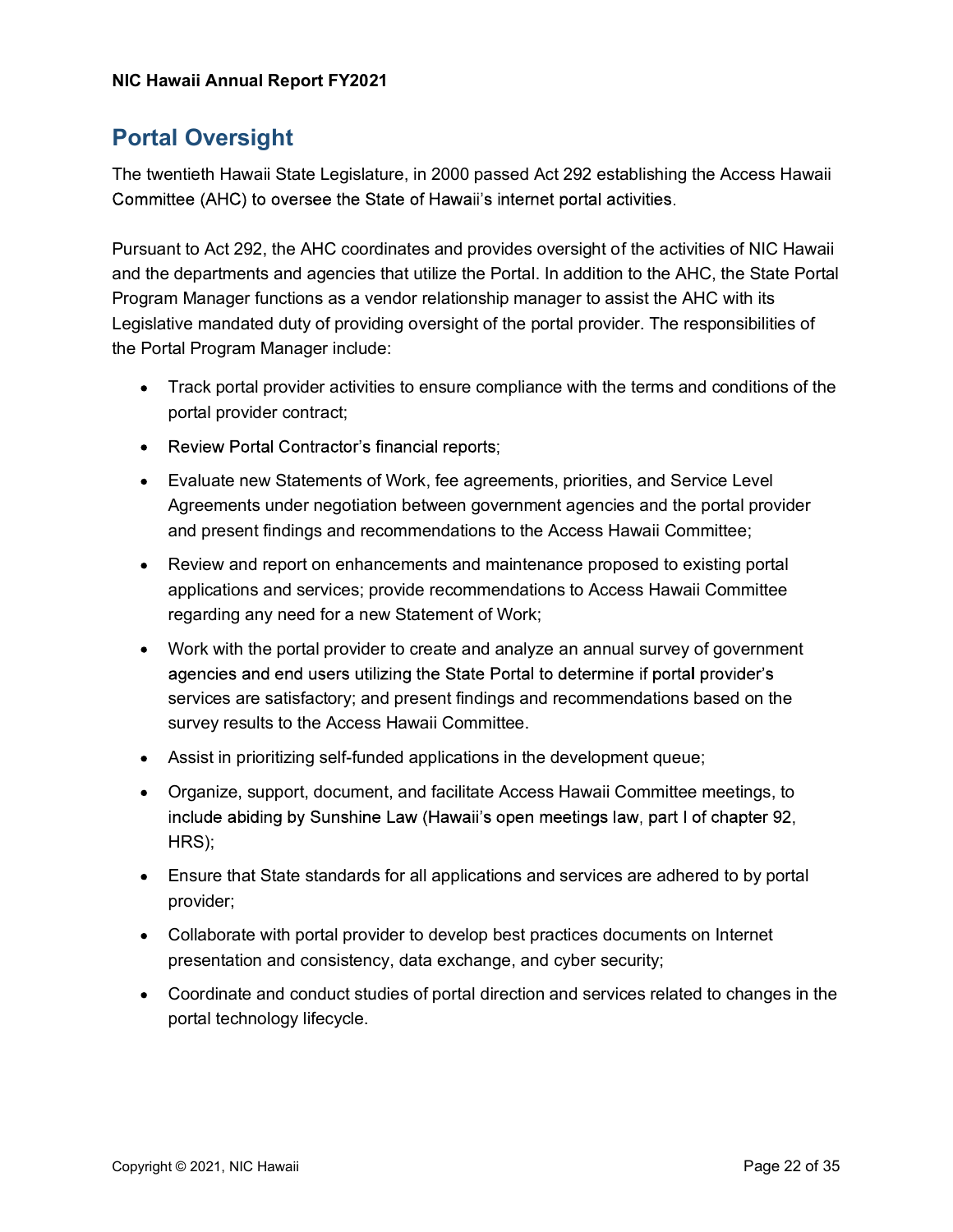### Looking Forward

The next three years of the eHawaii.gov program will bring growth in new areas and continued advancements in the delivery of digital government services for the constituents of Hawaii. We are excited to help write the next chapter of this partnership and look forward to the many opportunities ahead.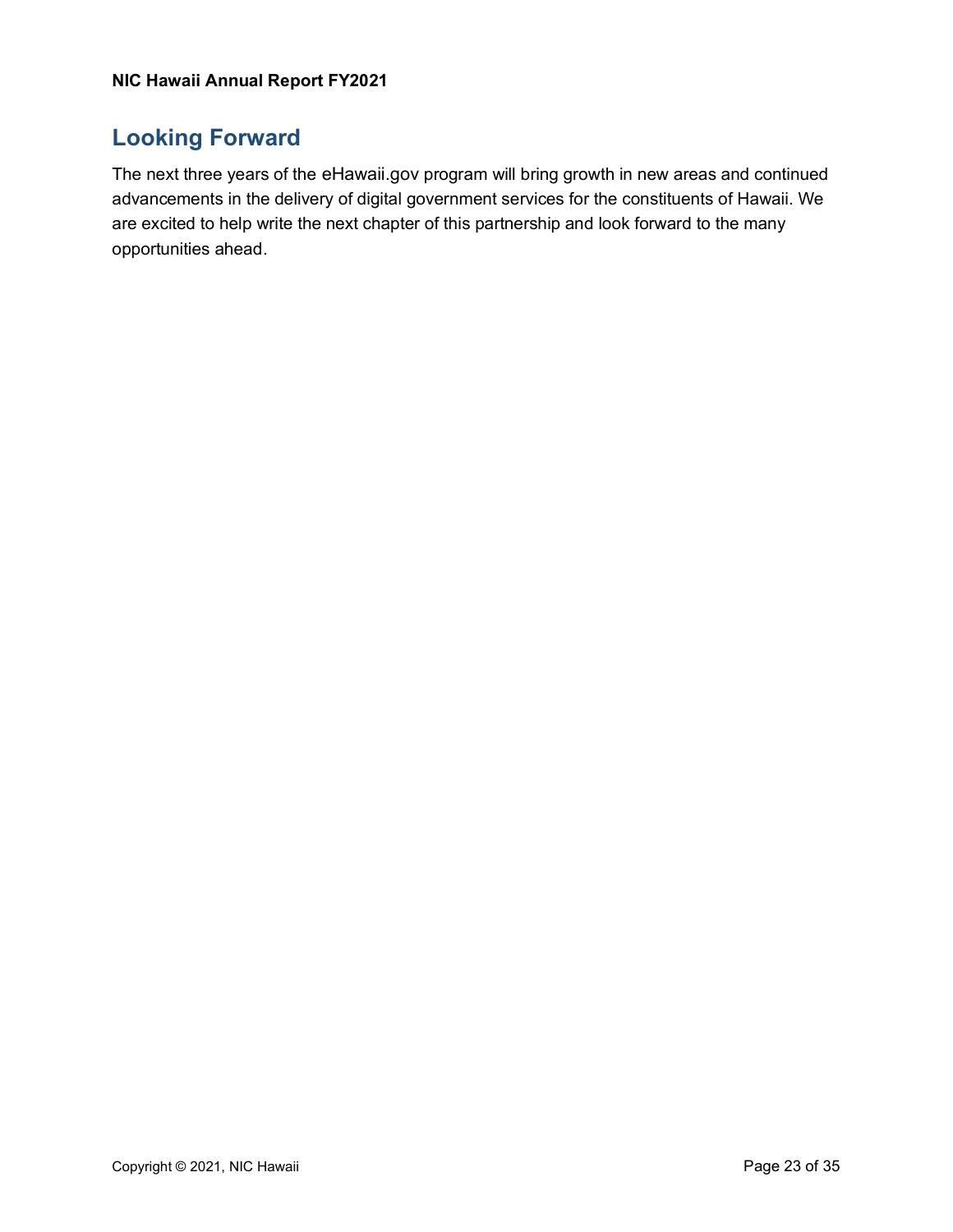# Contact Information

Hawaii Information Consortium, LLC dba NIC Hawaii 201 Merchant Street, Suite 1805 Honolulu, HI 96813 (808) 695-4620 https://nichawaii.egov.com/

Burt Ramos, General Manager bramos@egov.com (808) 695-4616

Janet Pick, Director of Portal Operations jpick@egov.com (808) 695-4625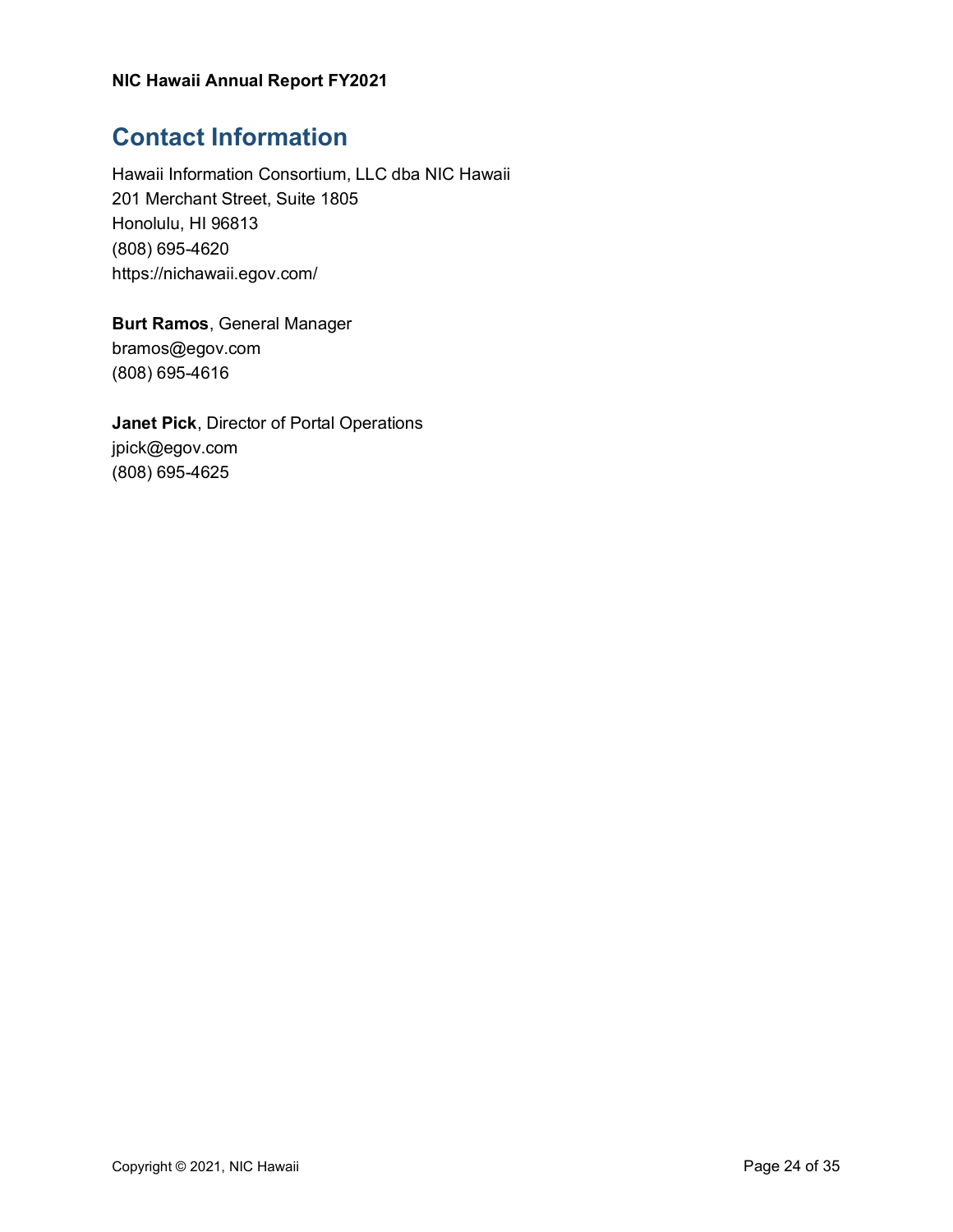## Appendix A: Customer Service Statistics

#### **Overview**

Our customer service team supports all portal services as well as miscellaneous calls received about the State of Hawaii. The following are statistics from FY2021:

- NIC Hawaii provided 7,000+ labor hours via a 3.5 person customer service team
- There were 67,623 total interactions (phone calls, online chats, emails, and application feedback  $-$  a 6.1% decrease over FY2019)
- An average of 5,600 interactions each month, which equals approximately 370 interactions per week per customer service team member
- Total phone call inquiries: 22,222 (32.8%)
- Nine out of every 10 inquiries are resolved on the first contact (92% First Contact Resolution rate)
- One of our primary customer service goals is to respond to emailed inquiries within one business day. Over the past year, the average first response time was within 6 hours and 43 minutes.

Below is a table showing the total number of customer service interactions (phone calls, chats, emails, and app feedback) from July 1, 2020 to June 30, 2021 with count and percentage breakdown by interaction type.

| <b>Interaction Type</b> | <b>Number</b> | Percentage | <b>Change from FY2020</b> |
|-------------------------|---------------|------------|---------------------------|
| Calls                   | 22,222        | 32.8%      | Down 3.9%                 |
| Chats                   | 25.061        | 37.1%      | Up 5.7%                   |
| Emails                  | 19,180        | 28.4%      | Down 3.1%                 |
| App Feedback            | 1,160         | 1.7%       | Up 1.3%                   |
| Total                   | 67,623        | 100%       | Down 6.1%                 |

#### Total Interactions by Channel

The below table shows that 74% of our customer service inquiries span ten services.

#### Top 10 Customer Service Inquiries

| <b>Service</b>                         | <b>Percent</b> |
|----------------------------------------|----------------|
| Professional Vocational Licenses (PVL) | 15%            |
| Hawaii Compliance Express (HCE)        | $11\%$         |
| Login Questions                        | 9%             |
| <b>Vital Records</b>                   | 7%             |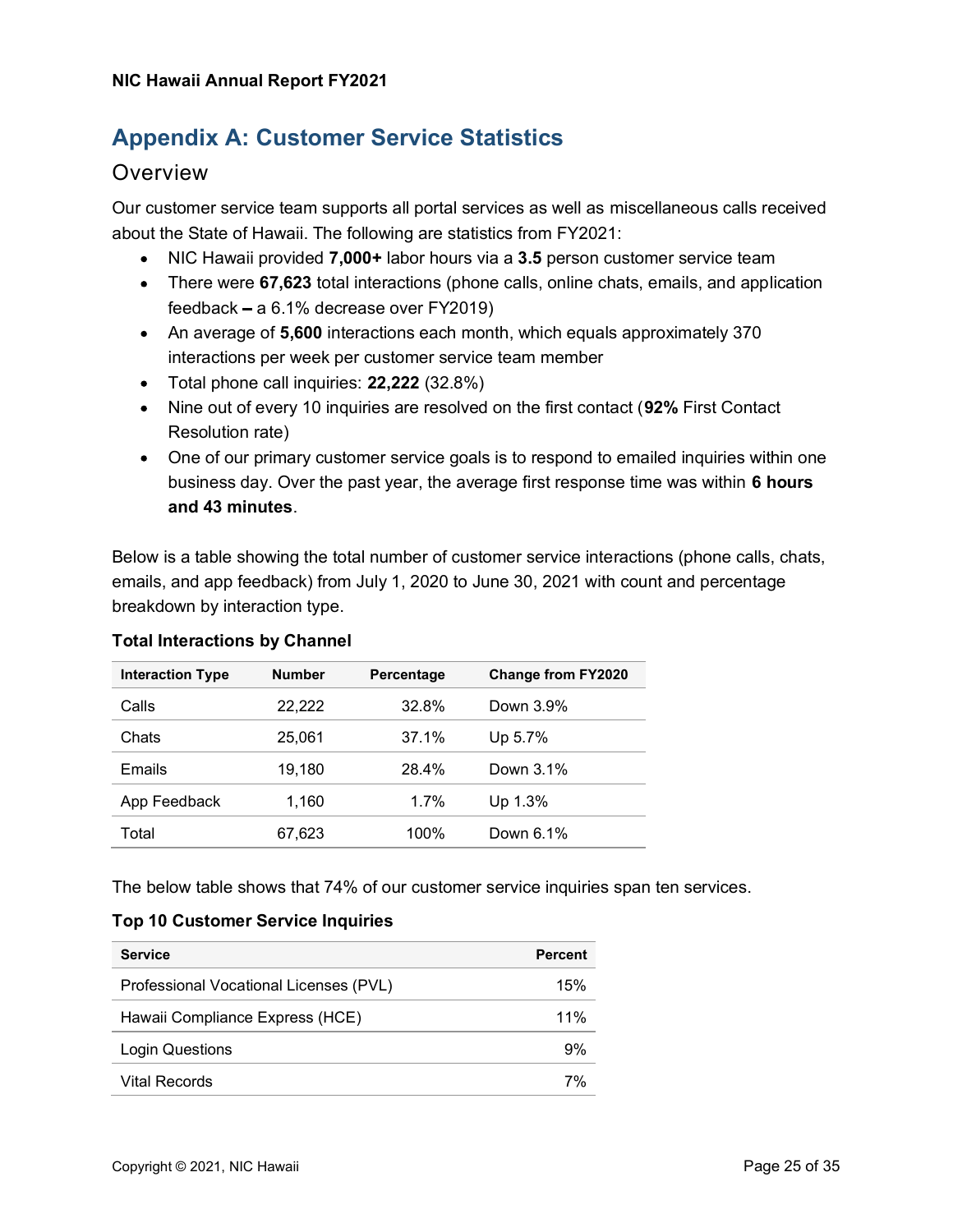| <b>Service</b>                                 | <b>Percent</b> |
|------------------------------------------------|----------------|
| Medical Cannabis Registry                      | 7%             |
| <b>State Camping</b>                           | 7%             |
| Non-NIC Hawaii Items                           | 7%             |
| Electronic Marriage Registration System (EMRS) | 4%             |
| Motor Vehicle Registrations (MVR)              | 4%             |
| Miscellaneous NIC Hawaii Items                 | 3%             |
| Other                                          | 26%            |
| Total                                          | $100\%$        |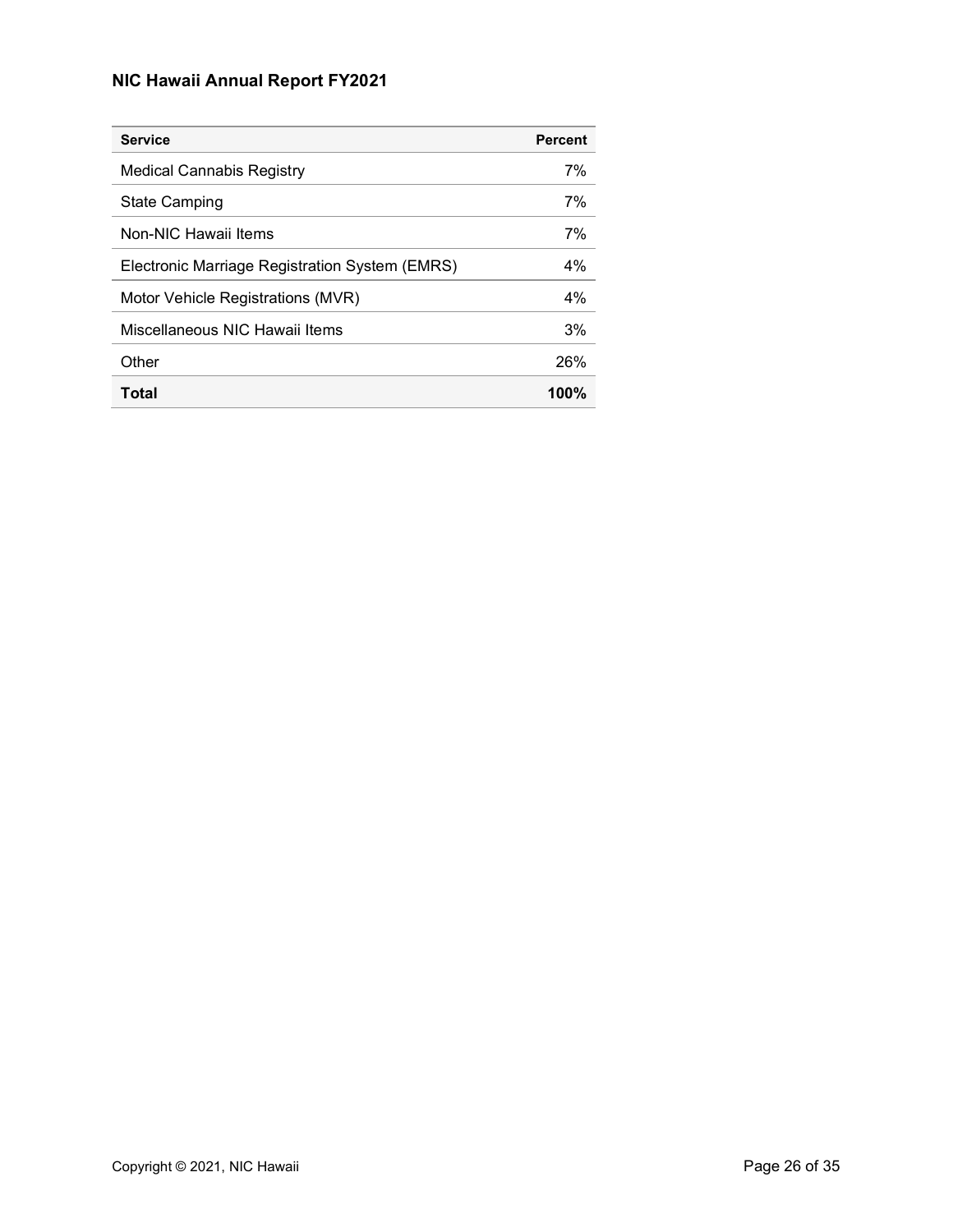### Customer Experience Feedback

CXsuite is a real time feedback platform that was launched in October 2019. It allows NIC Hawaii and agency partners to better collect, evaluate, and act on comments, questions, and suggestions from Hawaii's citizens and businesses. This is a snapshot of the feedback submitted by users in FY2021.

- 23,410 feedback submissions received in FY2021, up 87.15% from 12,510 in FY2020
- 9,951 comments received in FY2021, up 82.45% from 5,455 in FY2020
- Of the 23,410 visitors who provided feedback 88.69% reported they had a positive experience.
- A total of 6.47% reported they had a negative experience.
- The device, browser and operating systems used by customers who submitted feedback are shown below:





#### Device Breakdown: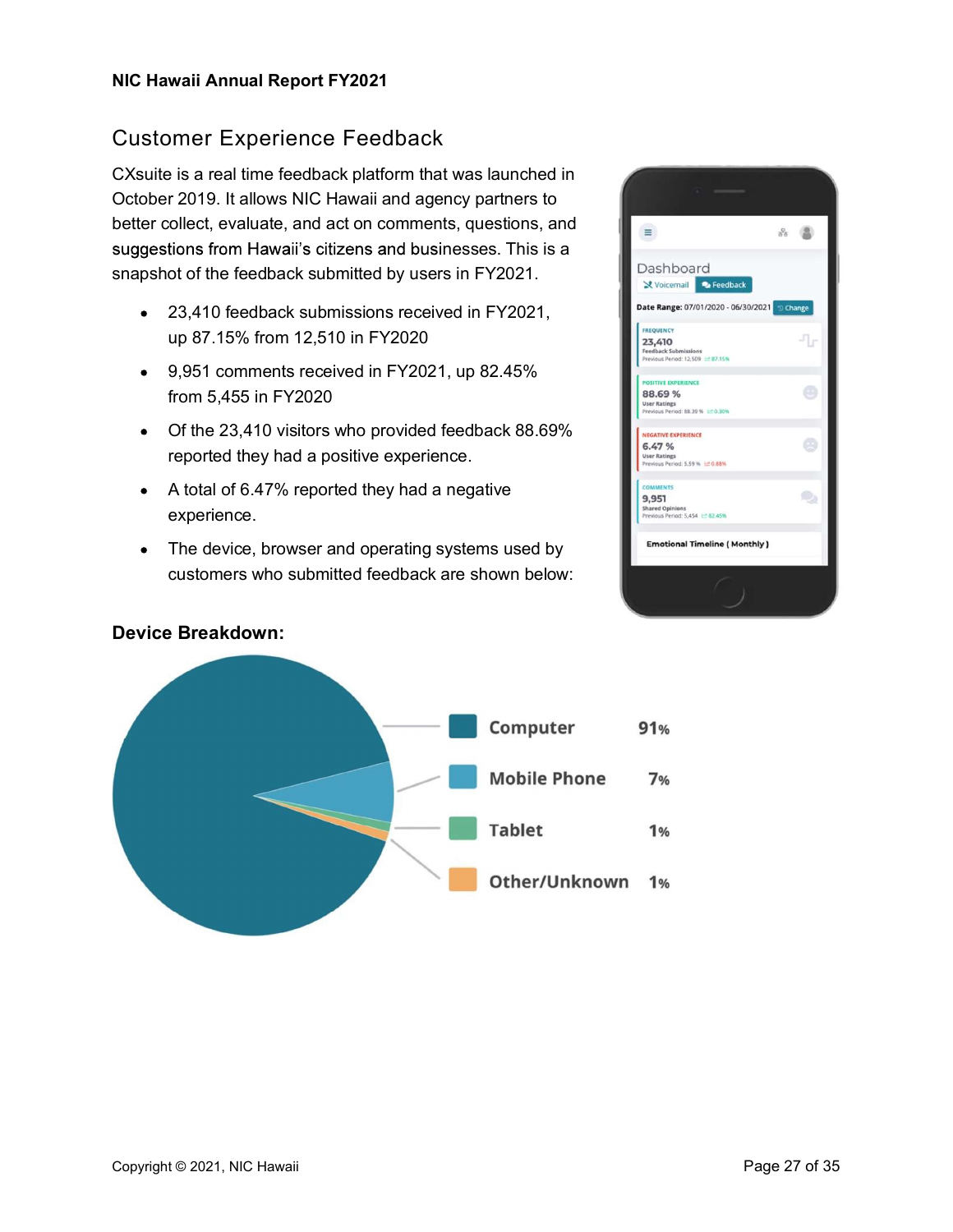

#### Operating System Breakdown:

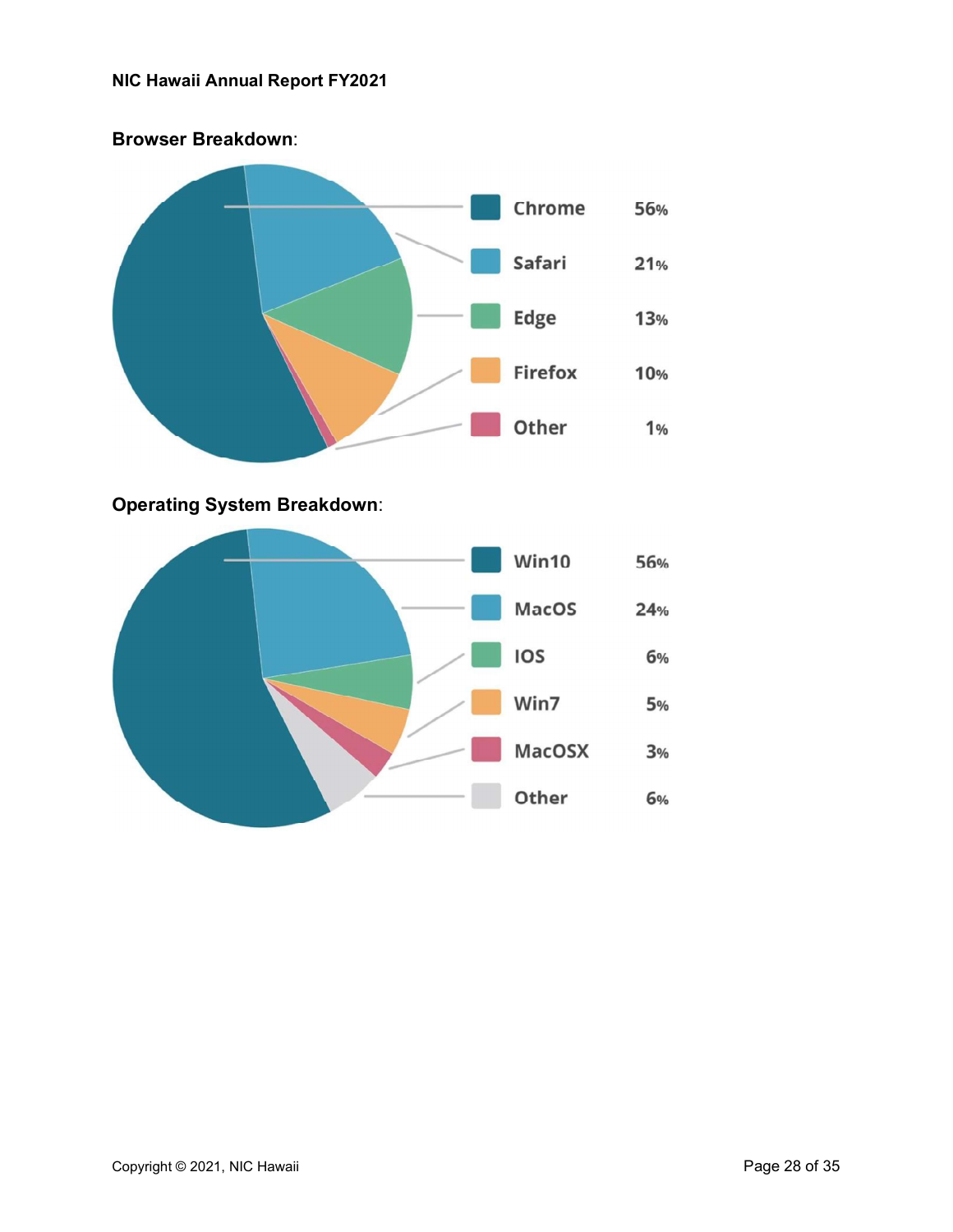# Appendix B: Marketing and Outreach

NIC Hawaii uses social media (Twitter, Facebook, Instagram) to promote new services and highlight awards and other portal activity.

### Portal Notifications

NIC Hawaii sends postcards, reminders, alerts and other notices on behalf of many of the agencies. These include U.S. postal mail, email, and automated email and text messages via the eHawaii.gov Notification Service. The table below lists some of the notifications sent to portal users.

| <b>Agency</b>                  | <b>Service Name</b>                                                                                                                | <b>Description</b>                                                                                                                                                          | <b>Message</b><br>Type(s) |
|--------------------------------|------------------------------------------------------------------------------------------------------------------------------------|-----------------------------------------------------------------------------------------------------------------------------------------------------------------------------|---------------------------|
| AG                             | Notary Public (notary.ehawaii.gov)                                                                                                 | Email notifications to notary users<br>regarding application and renewal<br>statuses, exam scheduling, and notary<br>staff announcements                                    | Email                     |
| City and County of<br>Honolulu | Honolulu Records Collection<br>(hnldoc.ehawaii.gov)                                                                                | Notification regarding upcoming City<br>Council meeting agendas,<br>communications, and new measures                                                                        | Email                     |
| County of Kauai                | Real Property Tax Payments<br>(payments.ehawaii.gov/propertytax/<br>kauai)                                                         | Email notice to County of Kauai<br>property owners to pay property tax bill                                                                                                 | Email                     |
| <b>DBEDT FTZ9</b>              | FTZ9 Invoicing and Payments<br>(bill.ehawaii.gov)                                                                                  | Email notifications to FTZ9 customers<br>regarding invoice and payment<br>statuses                                                                                          | Email                     |
| <b>DCCA BREG</b>               | <b>MyBusiness Alerts</b><br>(alertme.ehawaii.gov / hbe.ehawaii.<br>gov/documents/notifyLogin)                                      | Near real-time business activity<br>monitoring alerts of business<br>registration filings and reminders to file<br>your annual business report                              | Email, Text<br>Message    |
| <b>DCCA BREG</b>               | <b>Annual Business Filings</b><br>(hbe.ehawaii.gov/annuals)<br>Can also subscribe<br>at: hbe.ehawaii.gov/documents/noti<br>fyLogin | Reminder to file your annual business<br>report - sent 1 month prior to renewal,<br>start of renewal quarter, and if needed,<br>2 weeks prior to end of renewing<br>quarter | Email, Text<br>Message    |
| <b>DCCA BREG</b>               | <b>Annual Business Filings</b><br>(hbe.ehawaii.gov/annuals)                                                                        | Postcard reminder to file your annual<br>business report                                                                                                                    | Postcard                  |
| <b>DCCA BREG</b>               | Trade Name/Trademark/Service<br><b>Mark Reminders</b><br>Subscribe at<br>hbe.ehawaii.gov/documents/notifyL<br>ogin                 | Reminder to file your TN/TM/SM<br>Email, Text<br>renewal sent 180, 90, and 30 days prior<br>Message<br>to expiration                                                        |                           |
| <b>DCCA INS</b>                | Hawaii Insurance License<br><b>Renewals</b><br>(www.ehawaii.gov/insrenew)                                                          | Email reminder to renew your Hawaii<br>insurance license                                                                                                                    | Email                     |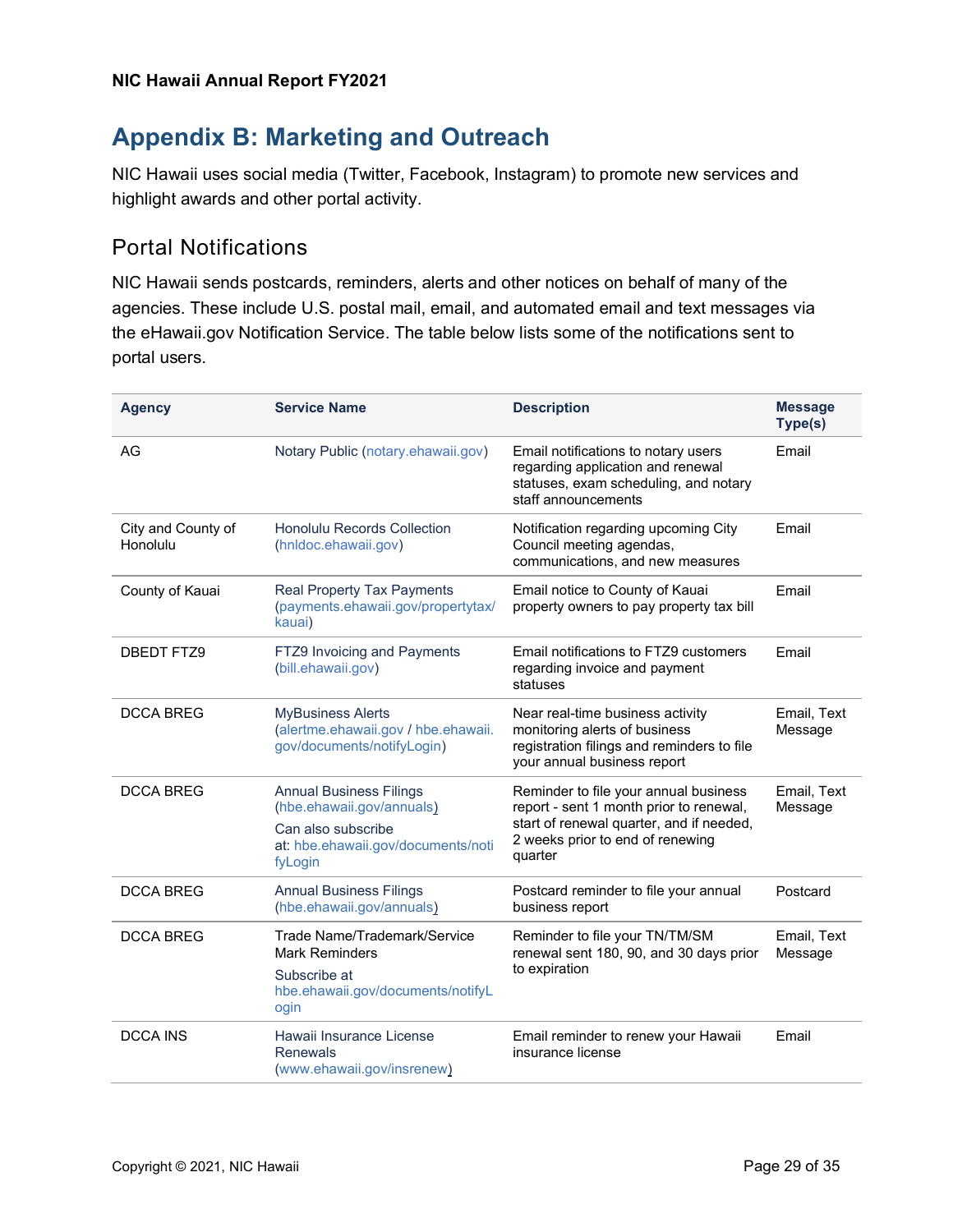| <b>Agency</b>             | <b>Service Name</b>                                                                   | <b>Description</b>                                                                                  | <b>Message</b><br>Type(s) |
|---------------------------|---------------------------------------------------------------------------------------|-----------------------------------------------------------------------------------------------------|---------------------------|
| <b>DCCA INS</b>           | Hawaii Insurance License<br>Renewals<br>(www.ehawaii.gov/insrenew)                    | Postcard reminder to renew your<br>Hawaii insurance license                                         | Postcard                  |
| DCCA PVI                  | *PVL License Renewals<br>(pvl.ehawaii.gov/renewals)                                   | Email reminder to renew your<br>professional vocational license                                     | Fmail                     |
| DCCA PVI                  | *PVL License Renewals<br>(pvl.ehawaii.gov/renewals)                                   | Postcard reminder to renew your<br>professional vocational license                                  | Postcard                  |
| <b>DLNR Land Division</b> | Wiki Permits for Wedding Permits<br>on the Beach<br>(wikipermits.ehawaii.gov/permits) | Email reminder to vendors 30 days<br>prior to insurance expiration date                             | Email                     |
| <b>DOH HRS</b>            | <b>Medical Cannabis Registry</b><br>(medmj.ehawaii.gov)                               | Email notifications to medical cannabis<br>patients regarding application and<br>renewal statuses   | Email                     |
| DPS NFD                   | <b>Controlled Substances Registration</b><br>System (ned.ehawaii.gov)                 | Notice regarding change in registration<br>fees for prescribers of narcotics                        | Fmail                     |
| <b>SPO</b>                | Hawaii Awards and Notices Data<br>System (hands.ehawaii.gov)                          | Email announcements to all users or to<br>users within a particular department                      | Email                     |
| <b>SPO</b>                | HlePro (hiepro.ehawaii.gov)                                                           | Payment reminders, solicitation<br>notifications, and other vendor & buyer<br>related notifications | Email                     |
| <b>SPO</b>                | <b>Surplus Auction Service</b><br>(sposurplusauction.ehawaii.gov)                     | Notice announcing upcoming auction                                                                  | Email                     |
| State of Hawaii           | <b>RSS Alerts</b><br>(login.ehawaii.gov/lala/reminder)                                | Alert of State of Hawaii government<br>news                                                         | Email, Text<br>Message    |

\*Notification service terminated as of 12/31/2020

# Press Releases (14)

| <b>Title</b>                                                                                 | Release<br><b>Date</b> |
|----------------------------------------------------------------------------------------------|------------------------|
| NIC Hawaii Announces Launch of Redesigned Hawaii.gov                                         | 07/20/20               |
| NIC Hawaii Deploys Online Ballot Request System for Voters in Honolulu County                | 07/24/20               |
| Announcing the Buy Hawaii, Give Aloha Site                                                   | 08/17/20               |
| NIC Hawaii, County of Hawaii Launch Online Road Test Scheduler                               | 08/24/20               |
| NIC Hawaii, State of Hawaii Introduce Redesigned Hawaii Compliance Express                   | 08/31/20               |
| Hawaii Legislative Reference Bureau, NIC Hawaii Win Outstanding Website Award                | 09/18/20               |
| NIC Hawaii Introduces Redesigned Website for Hawaii State Foundation on Culture and the Arts | 10/26/20               |
| County of Kauai, NIC Hawaii Upgrade Online Payment Services                                  | 11/02/20               |
| County of Kauai, NIC Hawaii Provide New Landfill Payment Services                            | 02/09/21               |
| Office of Information Practices, NIC Hawaii Launch Modernized State Public Meetings Calendar | 03/02/21               |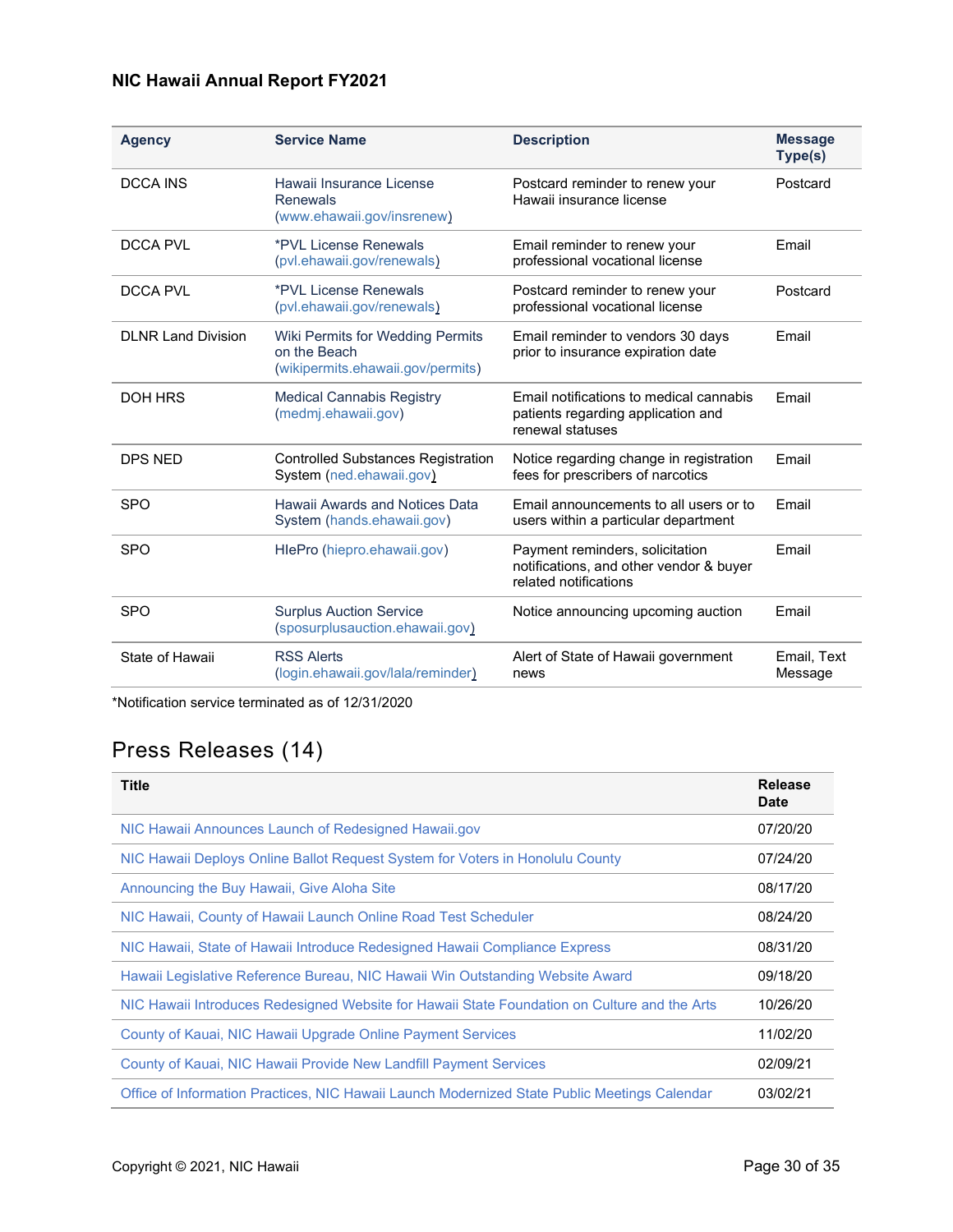| <b>Title</b>                                                                                    | Release<br>Date |
|-------------------------------------------------------------------------------------------------|-----------------|
| New Digital Platform for Washington Place Provides Enhanced Access to Historic Home in Honolulu | 04/05/21        |
| Hunting Events, Announcements Now Available on Go Hunt Hawaii                                   | 04/06/21        |
| <b>Tyler Technologies Completes Acquisition of NIC</b>                                          | 04/21/21        |
| Honolulu Fire Department Launches Redesigned Website                                            | 05/04/21        |

# Awards (1)

We chose to freeze award submissions in in March 2020 due to high priority partner efforts resulting from COVID-19.

| Award     | URL          | <b>Agency / Service</b>                                           | Category                   | <b>Award Date</b> |
|-----------|--------------|-------------------------------------------------------------------|----------------------------|-------------------|
| Web Award | webaward.org | Legislative Reference<br><b>Bureau Website</b><br>(Irbhawaii.org) | <b>Outstanding Website</b> | 09/02/20          |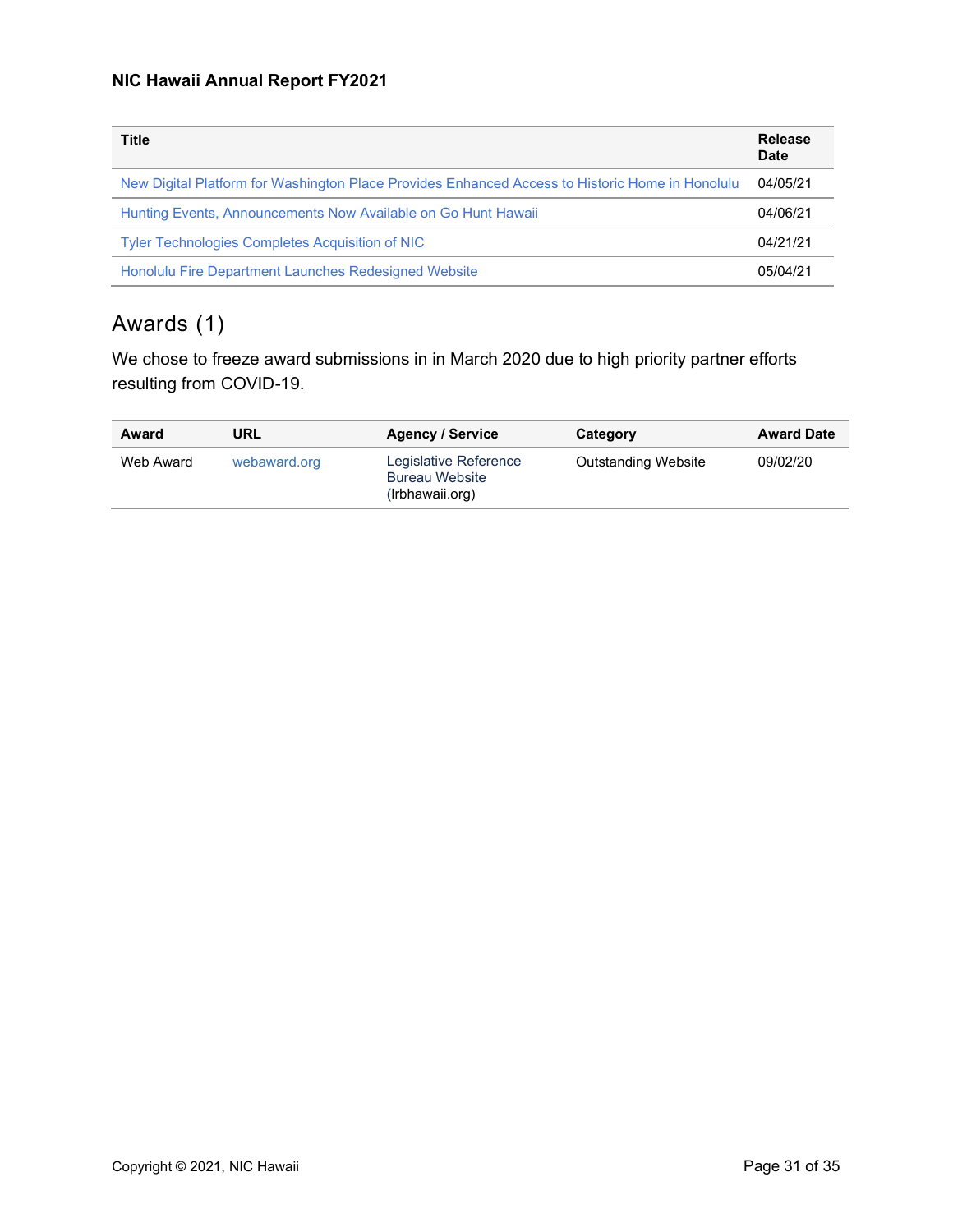# Appendix C: Web Analytics

These are the FY2021 web traffic statistics from the portal website, **ehawaii.gov**, and the many ehawaii.gov services created under the State of Hawaii portal contract.

- Visitor Sessions in FY2021: 13,602,183
- Average Visit Duration: 3 minutes and 52 seconds

| <b>Browser</b>    | Count     | Percentage |
|-------------------|-----------|------------|
| Chrome            | 2,346,989 | 43.8%      |
| Safari            | 2,072,947 | 38.7%      |
| Internet Explorer | 261,179   | 4.9%       |
| Edge              | 254,931   | 4.8%       |
| Firefox           | 249,976   | 4.7%       |
| Samsung Internet  | 63,880    | 1.2%       |
| Safari (in-app)   | 53,750    | 1.0%       |
| Android Webview   | 21,478    | 0.4%       |
| Opera             | 8.353     | $0.2\%$    |
| Other             | 26,171    | 0.5%       |

#### Table C-2: eHawaii.gov Portal and Services Usage by Device

| <b>Browser</b> | Count     | <b>Percent Usage</b> |
|----------------|-----------|----------------------|
| Desktop        | 3.184.003 | 60%                  |
| Mobile         | 2,050,492 | 38%                  |
| Tablet         | 114.299   | 2%                   |

#### Table C-3: Visitor Sessions

| <b>Month</b>     | <b>Number of Visitors</b> |
|------------------|---------------------------|
| <b>July 2020</b> | 1.123.105                 |
| August 2020      | 1,135,152                 |
| September 2020   | 1.051.950                 |
| October 2020     | 1,144,157                 |
| November 2020    | 1,015,938                 |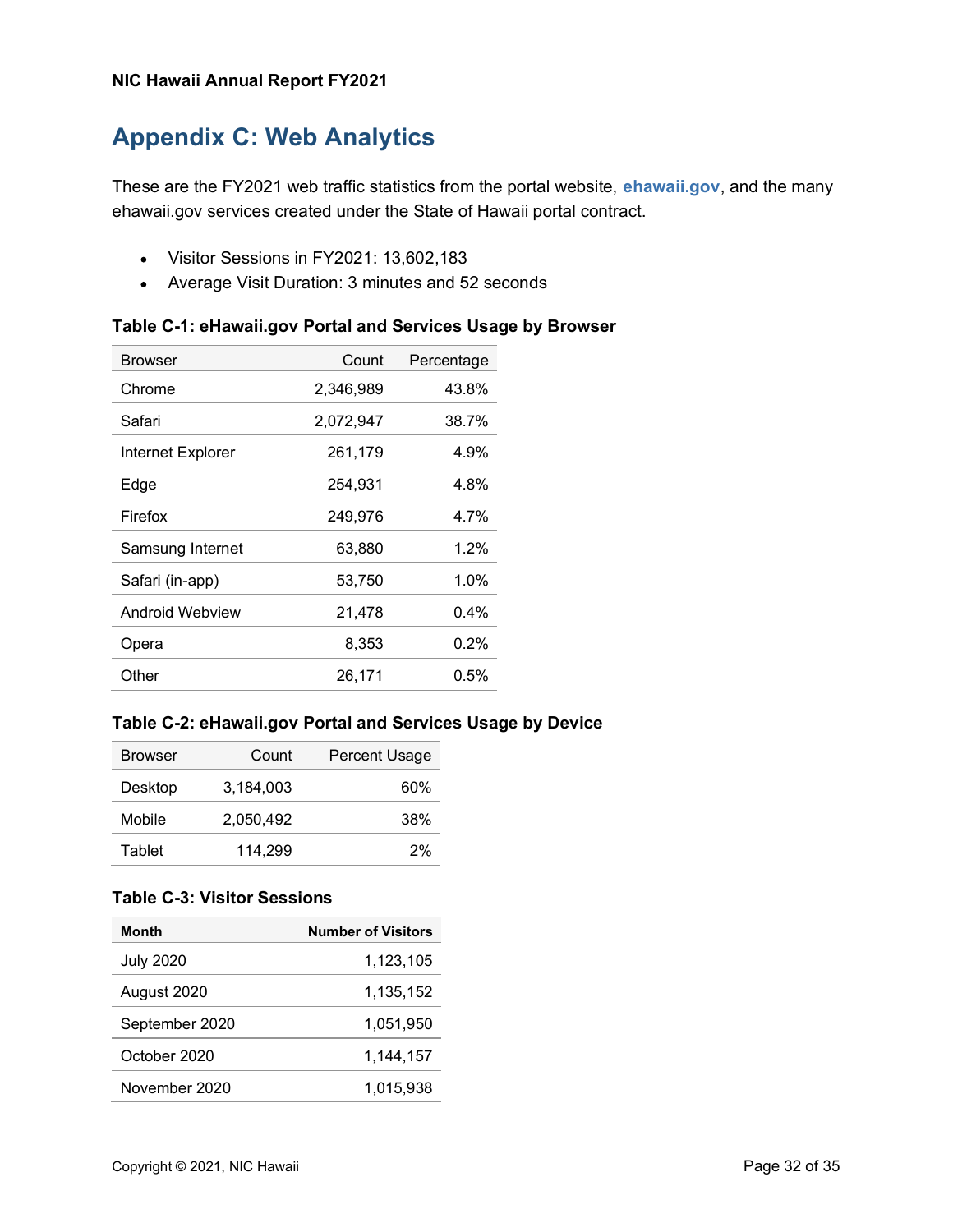| <b>Month</b>  | <b>Number of Visitors</b> |
|---------------|---------------------------|
| December 2020 | 1,004,651                 |
| January 2021  | 1,117,606                 |
| February 2021 | 1,056,576                 |
| March 2021    | 1,171,622                 |
| April 2021    | 1,260,819                 |
| May 2021      | 1,262,608                 |
| June 2021     | 1,257,999                 |
| Total         | 13,602,183                |

### Table C-4: Top 5 Services (Visitor Sessions)

| <b>Service</b>                   | <b>Number of Sessions</b> |
|----------------------------------|---------------------------|
| <b>BREG Documents</b>            | 3,932,942                 |
| Camping                          | 1.450.056                 |
| <b>Unclaimed Property Search</b> | 941,012                   |
| eBench Warrants                  | 675.517                   |
| PVI Search                       | 624.730                   |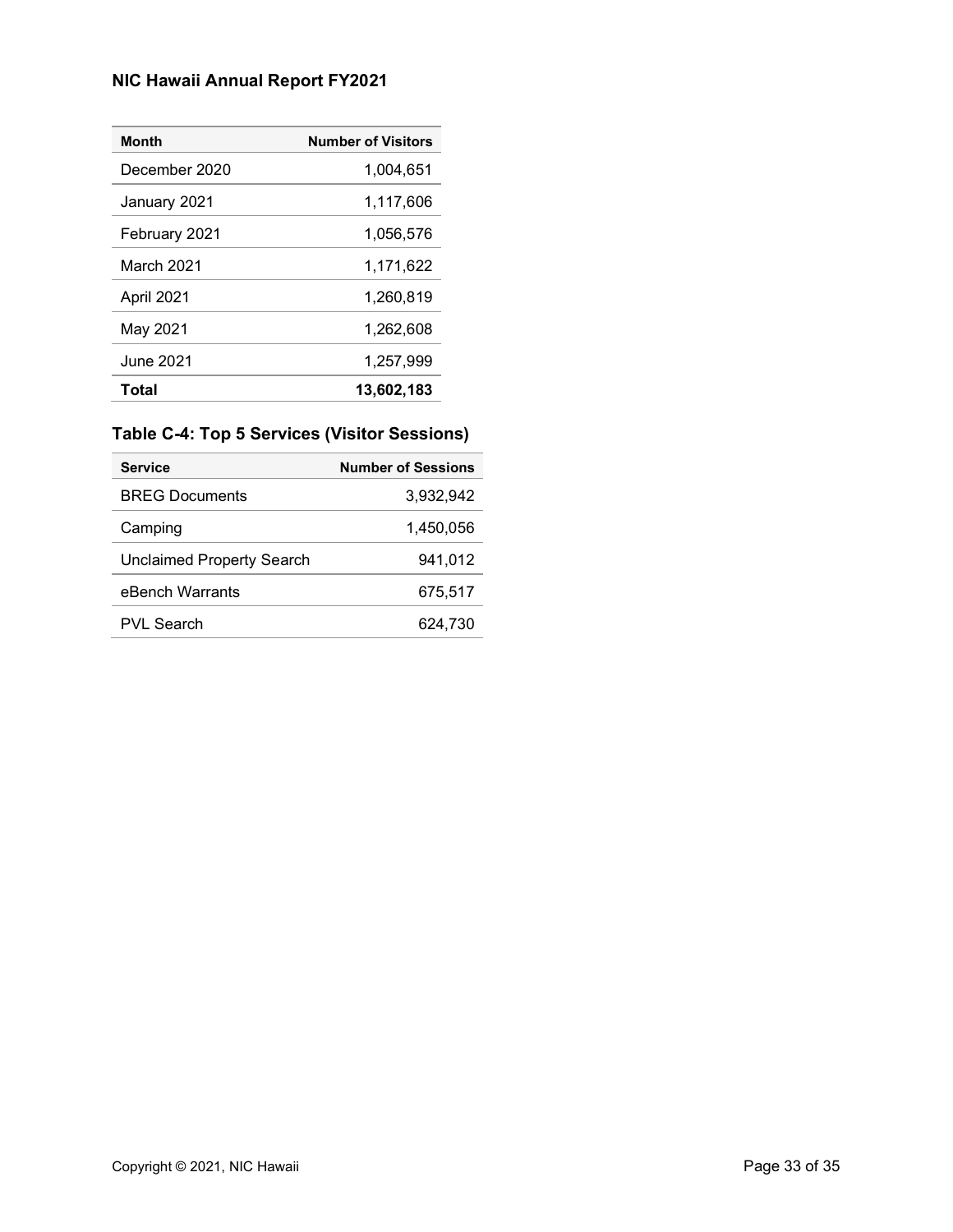# Appendix D: Historical Financials

The below tables provide a historical financial summary from NIC Hawaii's audited financial statements for calendar years (CY) 2010 to 2017 and unaudited financials for fiscal year (FY) 2018 to 2020. "Funds Collected" indicates total monies collected by the portal and "Disbursed to Agencies" indicates the total amount disbursed to the State and County agencies.

| Year   | <b>Funds Collected</b> | Disbursed to<br>Agency | <b>NIC Hawaii</b><br><b>Portal</b><br>Revenue | Cost of<br>Portal<br><b>Revenues</b> | Operating<br>Income | Less<br><b>Income Tax</b><br><b>Expense</b> | <b>Net Income</b> |
|--------|------------------------|------------------------|-----------------------------------------------|--------------------------------------|---------------------|---------------------------------------------|-------------------|
| CY2010 | \$751,174,040          | \$747,015,378          | \$4,158,662                                   | \$3,776,699                          | \$381,963           | \$144,768                                   | \$237,195         |
| CY2011 | \$1,003,797,269        | \$998,537,542          | \$5,259,727                                   | \$4,682,687                          | \$577,040           | \$223,820                                   | \$353,220         |
| CY2012 | \$1,345,767,601        | \$1,339,424,575        | \$6,343,026                                   | \$5,796,751                          | \$546,275           | \$215,262                                   | \$331,013         |
| CY2013 | \$1,592,725,137        | \$1,586,044,805        | \$6,680,332                                   | \$6,330,419                          | \$349,913           | \$109,634                                   | \$240,279         |
| CY2014 | \$1,722,535,140        | \$1,714,395,703        | \$8,139,437                                   | \$6,833,673                          | \$1,305,764         | \$504,585                                   | \$801,179         |
| CY2015 | \$2,016,484,180        | \$2,008,153,427        | \$8,330,753                                   | \$7,453,899                          | \$876,854           | \$344,771                                   | \$532,083         |
| CY2016 | \$2,018,077,300        | \$2,009,013,881        | \$9,063,419                                   | \$8,078,259                          | \$985,160           | \$260,427                                   | \$724,733         |
| CY2017 | \$510,350,683          | \$501,513,927          | \$8,836,756                                   | \$8,751,788                          | \$84,968            | \$23,468                                    | \$61,500          |
| Total  | \$10,960,911,351       | \$10,904,099,239       | \$56,812,112                                  | \$51,704,175                         | \$5,107,937         | \$1,826,735                                 | \$3,281,202       |

Table D-1: Financial Summary by Calendar Year (2010 – 2017 Audited)

#### Table D-2: Financial Summary by Fiscal Year (2018 – 2020 Unaudited)

| Year      | <b>Funds Collected</b> | Disbursed to<br>Agency | <b>NIC Hawaii</b><br>Portal<br>Revenue | Cost of<br>Portal<br><b>Revenues</b> | <b>Operating</b><br><b>Income</b> | Less Income<br><b>Tax Expense</b> | Net Income |
|-----------|------------------------|------------------------|----------------------------------------|--------------------------------------|-----------------------------------|-----------------------------------|------------|
| FY2018    | \$421,694,982          | \$412,644,034          | \$9,050,948                            | \$9,091,008                          | \$(40,060)                        | \$(50,499)                        | \$10,439   |
| **FY2019  | \$302,792,709          | \$293,099,930          | \$9,692,779                            | \$9,284,361                          | \$408,418                         | \$96,315                          | \$312,103  |
| ***FY2020 | \$250,962,387          | \$240.912.280          | \$10,050,107                           | \$9,124,858                          | \$925,249                         | \$193,603                         | \$731,646  |

\* Please see Appendix D: Glossary for a more detailed explanation of the column headings

\*\* Please note that all financial numbers in FY2019 include 3 projects that were completed outside of the Portal Contract totaling \$39,553 in NIC Hawaii revenue. (These projects include DOH Disinterment \$31,023, ETS Affordable Care Act Support \$5,530, and State Procurement Office HIePro videos \$3,000.)

\*\*\* Please note that all financial numbers in FY2020 include one project with the State Procurement Office for Hawaii eProcurement (HIePro) videos that was completed outside of the Portal Contract totaling \$4,600 in NIC Hawaii revenue.